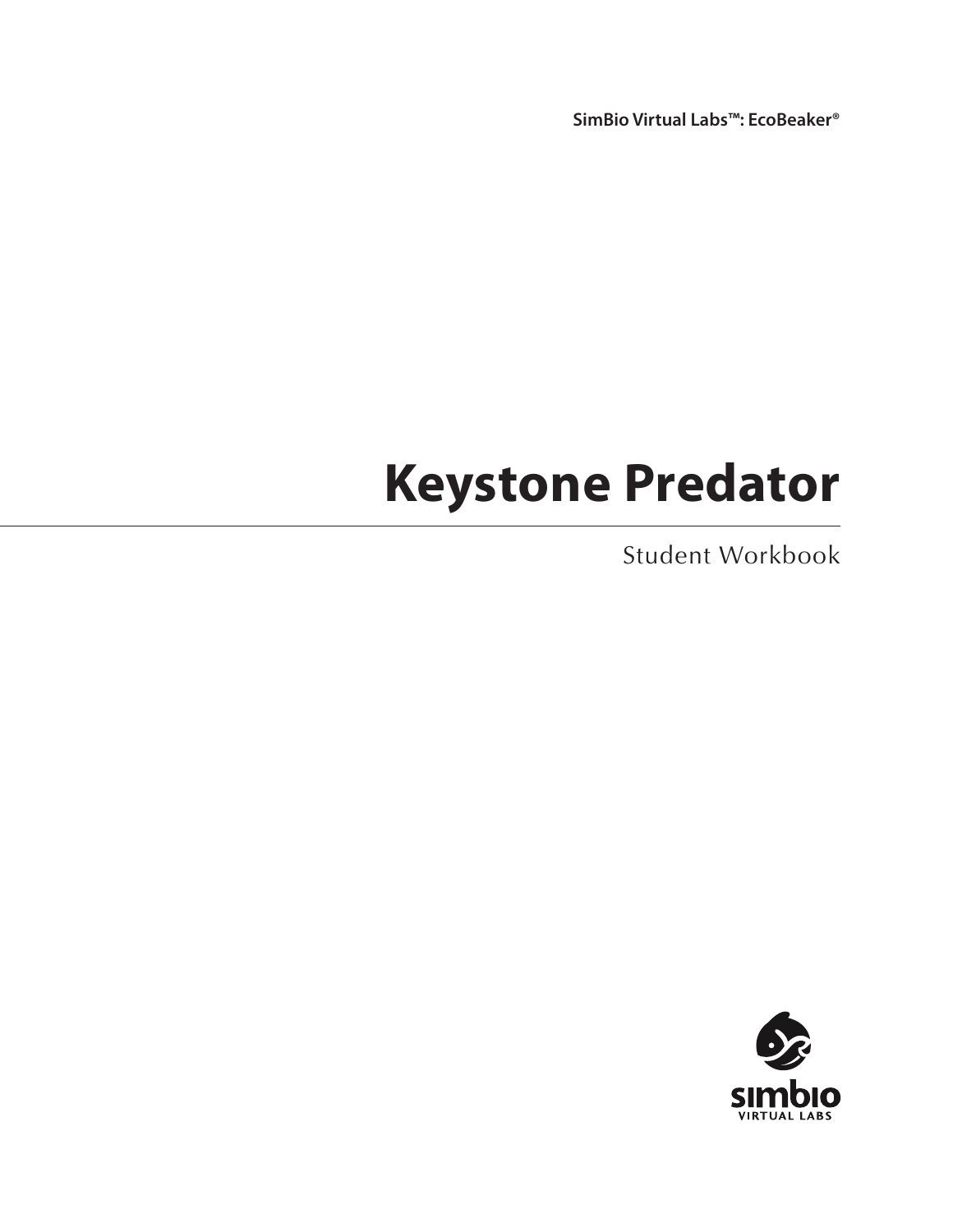#### SimBio Virtual Labs™: EcoBeaker®

©2010, SimBiotic Software for Teaching and Research, Inc. All Rights Reserved.

For information, please contact us at:

#### **SimBiotic Software**

web site: www.simbio.com address: 148 Grandview Ct. Ithaca, NY 14850 USA phone/fax: 617.314.7701 email info@simbio.com

#### **License**

This workbook may not be resold or photocopied without permission from the copyright holder. Students purchasing this workbook new from authorized vendors are licensed to use the associated laboratory software; however, the accompanying software license is non-transferable.

#### **Credits**

The EcoBeaker software and associated student workbooks were designed, written, and developed by Simon Bird, Jennifer Jacaruso, Susan Maruca, Eli Meir, Derek Stal, Ellie Steinberg, and Jennifer Wallner.

EcoBeaker is a registered trademark of SimBiotic Software for Teaching and Research, Inc.

*Printed in USA. July 2010.*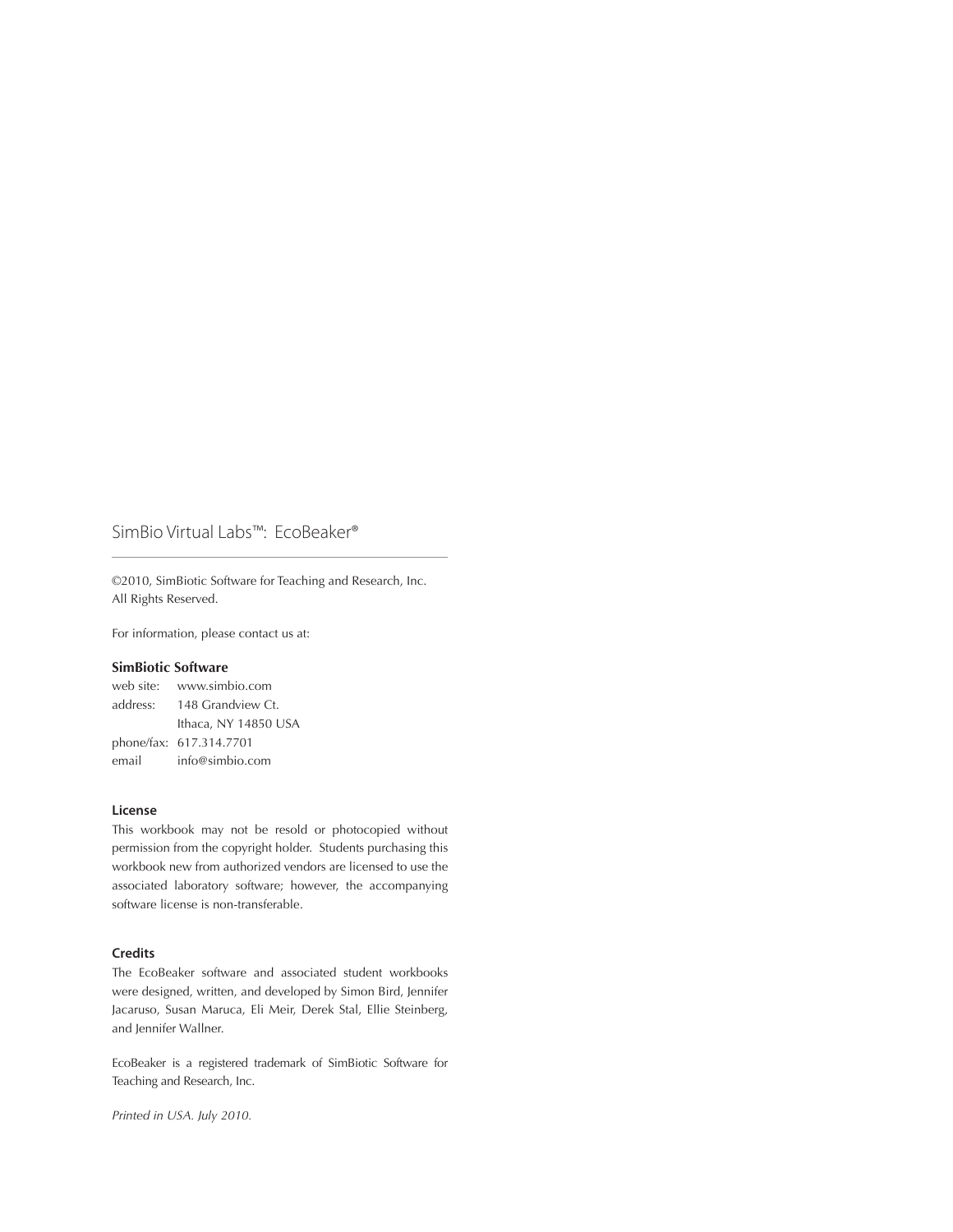Keystone Predator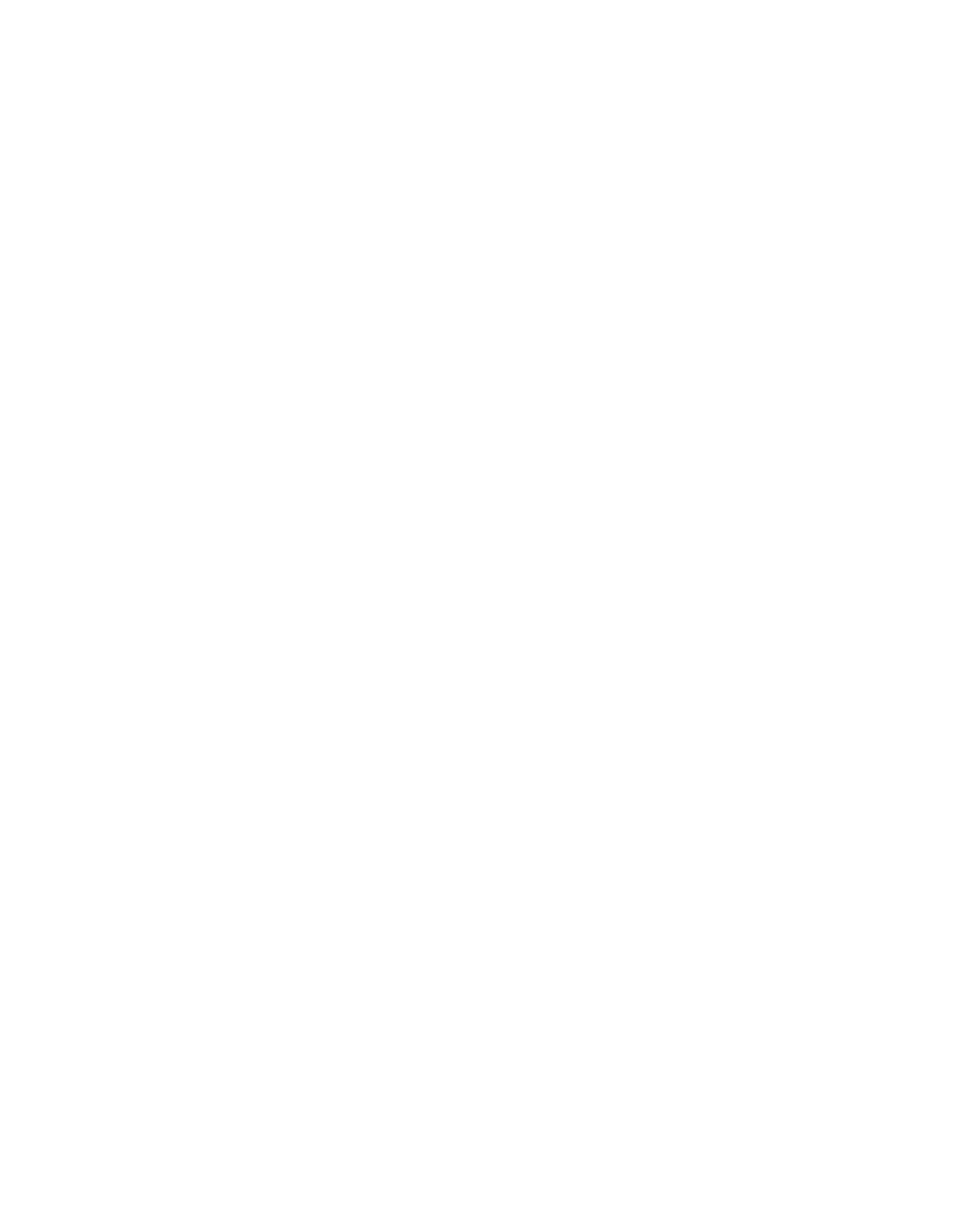### SimBio Virtual Labs™: EcoBeaker®

# **Keystone Predator**

# Introduction



A diversity of strange-looking creatures makes their home in the tidal pools along the edge of rocky beaches. If you walk out on the rocks at low tide, you'll see a colorful variety of crusty, slimy, and squishy-looking organisms scuttling along and clinging to rock surfaces. Their inhabitants may not be as glamorous as the megafauna of the Serengeti or the bird life of Borneo, but these "rocky intertidal" areas turn out to be great places to study community ecology.

An ecological community is a group of species that live together and interact with each other. Some species eat others, some provide shelter for their neighbors, and some compete with each other for food and/or space. These relationships bind a community together and determine the local community structure: the composition and relative abundance of the different types of organisms present. The intertidal community is comprised of organisms living in the area covered by water at high tide and exposed to the air at low tide.

This laboratory is based on a series of famous experiments that were conducted in the 1960's along the rocky shore of Washington state, in the northwestern United States. Similar intertidal communities occur throughout the Pacific Northwest from Oregon to British Columbia in Canada. The nine species in this laboratory's simulated rocky intertidal area include three different algae (including one you may have eaten in a Japanese restaurant); three stationary (or "sessile") filter-feeders; and three mobile consumers.

Ecological communities are complicated, and the rocky intertidal community is no exception. Fortunately, carefully designed experiments can help us tease apart these complexities, providing insight into how communities function. As will become apparent, understanding the factors that govern community structure can have serious implications for management. In this laboratory, you'll use simulated experiments to elucidate how interactions between species can play a major role in determining community structure. You will apply techniques similar to those used in the original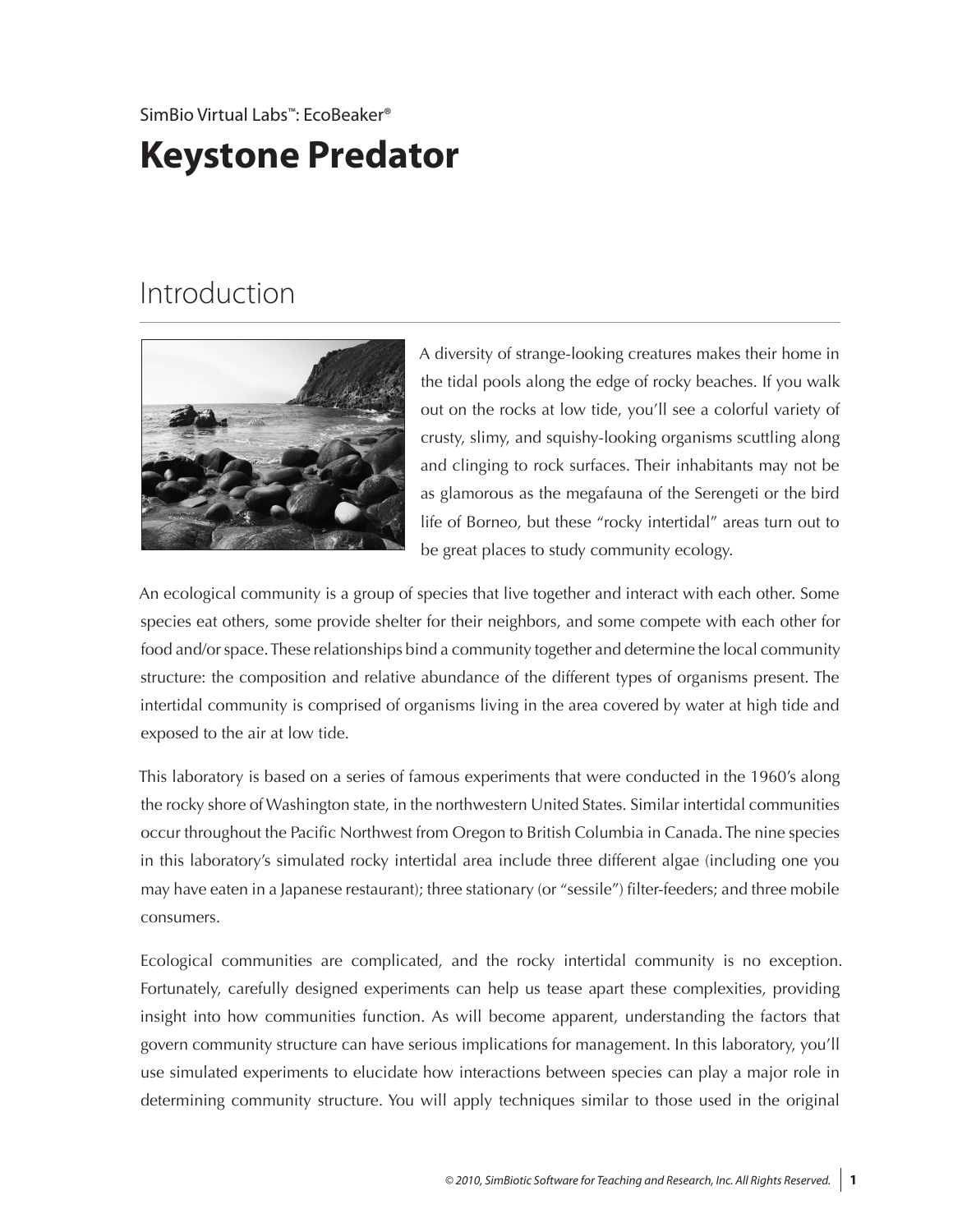studies, in order to experimentally determine which species in the simulated rocky intertidal are competitively dominant over which others. You'll then analyze gut contents and use your data to construct a food web diagram. Finally, you'll conduct removal experiments, observing how the elimination of particular species influences the rest of the community. When you've completed this lab, you should have a greater appreciation for the underlying complexity of communities, and for how the loss of single species can have surprisingly profound impacts.

### **Food Chains, Food Webs and Trophic Levels**

You probably know that herbivores eat plants and that predators eat herbivores. The progression of what eats what, from plant to herbivore to predator, is an example of a **food chain**. Omnivores eat both plants and animals. Within a community, producers, herbivores, predators, and omnivores are linked through their feeding relationships. If you create a diagram that connects different species and food chains together based on these relationships, the result is called a **food web diagram**.

Ecosystems can also be represented by a pyramid comprising a series of "trophic levels". A species' trophic level indicates its relative position in the ecosystem's food chain. Producers (including algae and green plants) use energy from the sun to produce their own food rather than consuming other organisms, thus they occupy the lowest trophic level. Since herbivores consume the producers, they occupy the next trophic level. Predators eat the herbivores, thus occupying the next higher trophic level. Omnivores occupy multiple trophic levels. The highest level is occupied by top-level predators, which are not eaten by anything (until they die). Generally, but not always, lower trophic levels have more species than do higher levels within a community.

### **Competition**

Among community relationships, predation is perhaps the most obvious but certainly not the most important. Two species may also compete with each other for space or food. Stationary organisms in particular must often compete intensively for limited space. When one species is better at obtaining or holding space than another, or is able to displace the second species, the 'winner' is said to be **competitively dominant**. In the same way that you can draw a food web, you can also construct a diagram to illustrate which species are superior competitors within a community, called a **competitive dominance hierarchy**. In this lab, you will create competition dominancy hierarchy and food web diagrams to help you understand the community structure of the intertidal zone.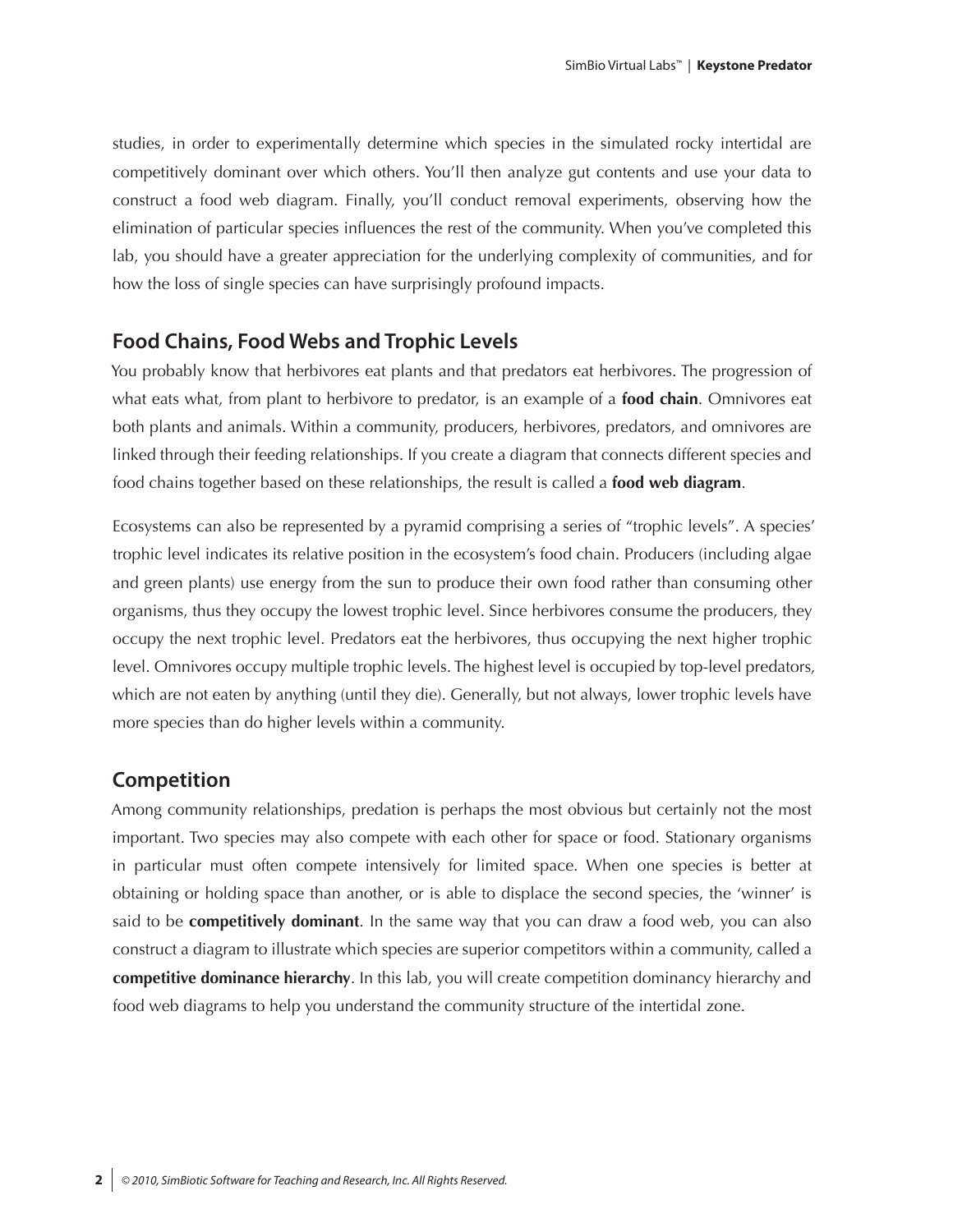### **Dominant versus Keystone Species**

In many communities, there is one species that is more abundant in number or biomass than any other, often referred to as the dominant species. For example, in a dense, old-growth forest, one type of late successional tree is often the **dominant species**. As you might imagine, such species greatly affect the nature and composition of the community.

However, a species does not have to be the most abundant to have the greatest impact on the community. Imagine an archway made of stones. The one stone at the top center of the arch supports all the other stones. If you remove that stone, called the "keystone", the arch crumbles. In some communities, the presence of a single species controls community structure even though that species may have relatively low abundance. These organisms are known as **keystone species**. An important characteristic of a keystone species is that its decline or removal will drastically alter the structure of the local community. For example, many keystone species are top predators that keep the populations of lower-level consumers in check. If top predators are removed, populations of the lower-level organisms can grow, dramatically changing species diversity and overall community structure, sometimes resulting in the collapse of the entire community.

### **The EcoBeaker® Model**

If you're curious about how the simulated intertidal community works, here's the basic idea. In EcoBeaker models, each individual belongs to a "species" which is defined by a collection of rules that determine that species' behavior. For example, species that are mobile consumers follow rules that dictate how far they can move in a time step, what they can eat, how much energy they obtain from their prey, how much energy they use when they move, etc. When an individual consumer's energy runs out, it dies. Individuals within species all follow the same rules, but because the rules defining species include some random chance (e.g., which direction to turn), you will notice variability in what individuals are doing at any given time. Different species behave differently because they don't have the same "parameters" assigned for their rules (e.g., they might eat different species or move slower or faster).

The six stationary species in the model—the three algae and the three filter feeders (or "sessile consumers")—are modeled differently than the mobile consumers. The simulation uses a **transition matrix** for these six stationary species. The transition matrix is a set of probabilities that determine what happens from one time step to the next on a particular space on the rock. For each species, the transition matrix lists the probability of an individual of that species settling on top of bare rock, the probabilities of being replaced by each of the other species, and the probability of dying (and being replaced by bare rock). In addition, the transition matrix includes the probability of bare rock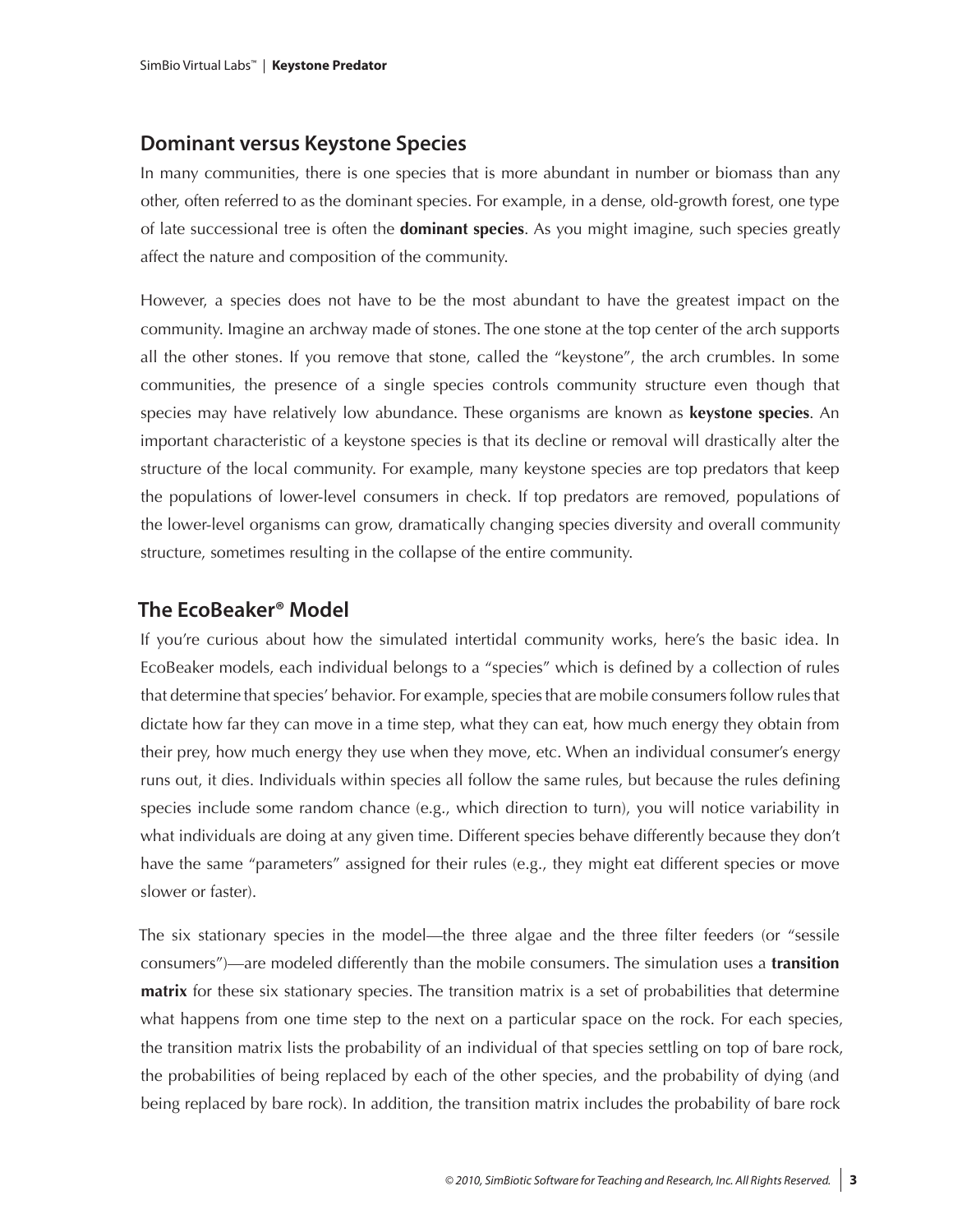remaining bare. For example, a patch of rock that contains Nori Seaweed (*Porphyra*) may do one of three things each time step: host a different species (that is, another organism displaces Nori Seaweed), continue to be occupied by Nori Seaweed, or become bare rock (the Nori Seaweed dies and is not replaced). Each of these changes, or transitions, has a probability associated with it included within the transition matrix. If one species out-competes another for space, this will be reflected in the relevant transition probability.

### **More Information**

Links to additional terms and topics relevant to this laboratory can be found in the Keystone Predator Library accessible via the SimBio Virtual Labs™ program interface.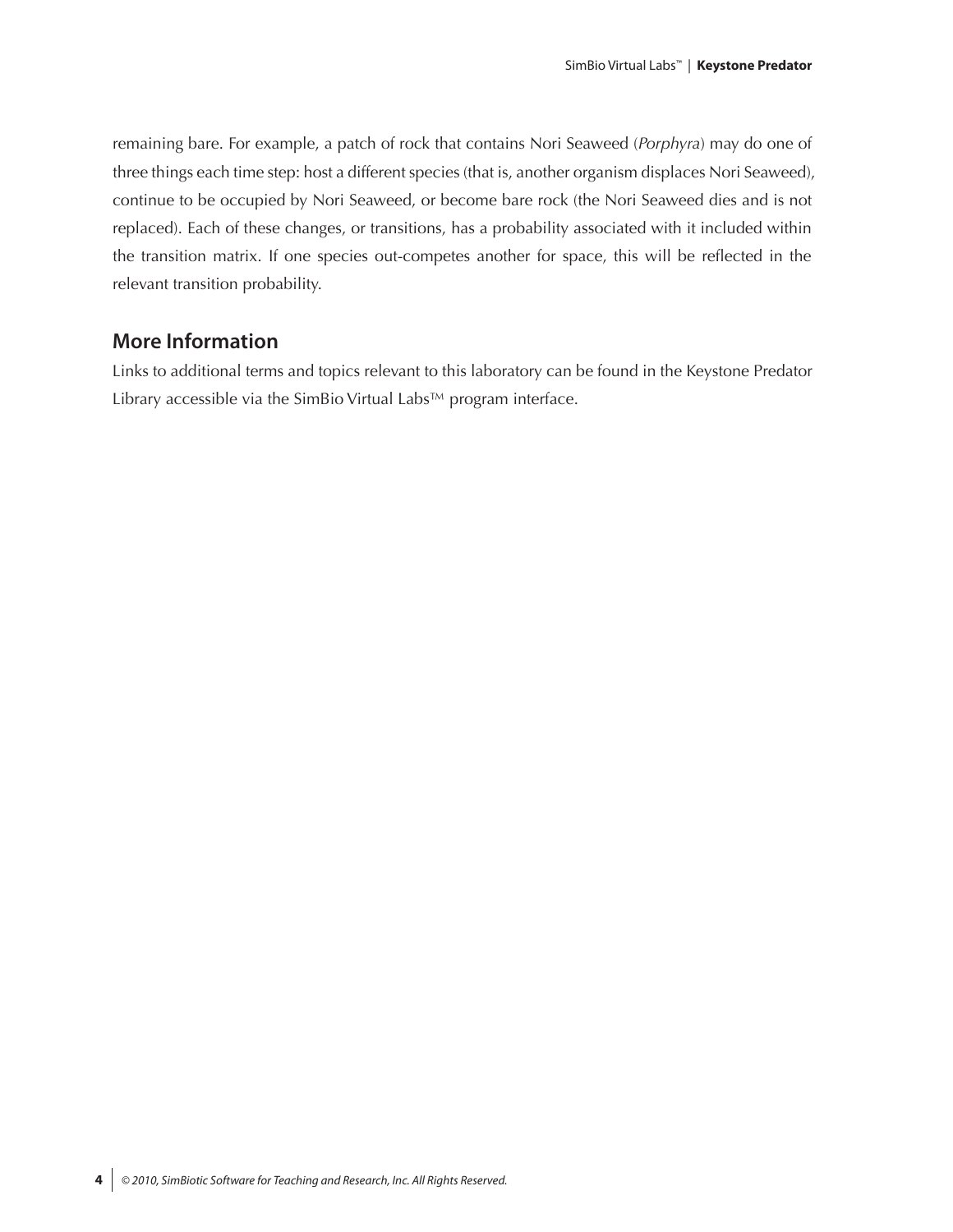# Starting Up

If you've explored tide pools (a fun thing to do if you visit a rocky coast), you likely know that many of the plants and animals living in them are unusual. This section will introduce you to the different species you'll encounter in this lab.

- [ 1 ] Make sure that you have read the introductory section of the workbook. The background information and introduction to ecological concepts will help you understand the simulation model and answer questions correctly.
- [ 2 ] Start the program by double-clicking the SimBio Virtual Labs™ icon on your computer or by selecting it from the Start Menu.
- [ 3 ] When SimBio Virtual Labs™ opens, select the **Keystone Predator** lab from the EcoBeaker™ suite.

#### IMPORTANT!

Before you continue, make sure you are using the SimBio Virtual Labs version of Keystone Predator. The splash screen for SimBio Virtual Labs looks similar to this:



If the splash screen you see does not look like this, please close the application (EcoBeaker 2.5) and launch SimBio Virtual Labs.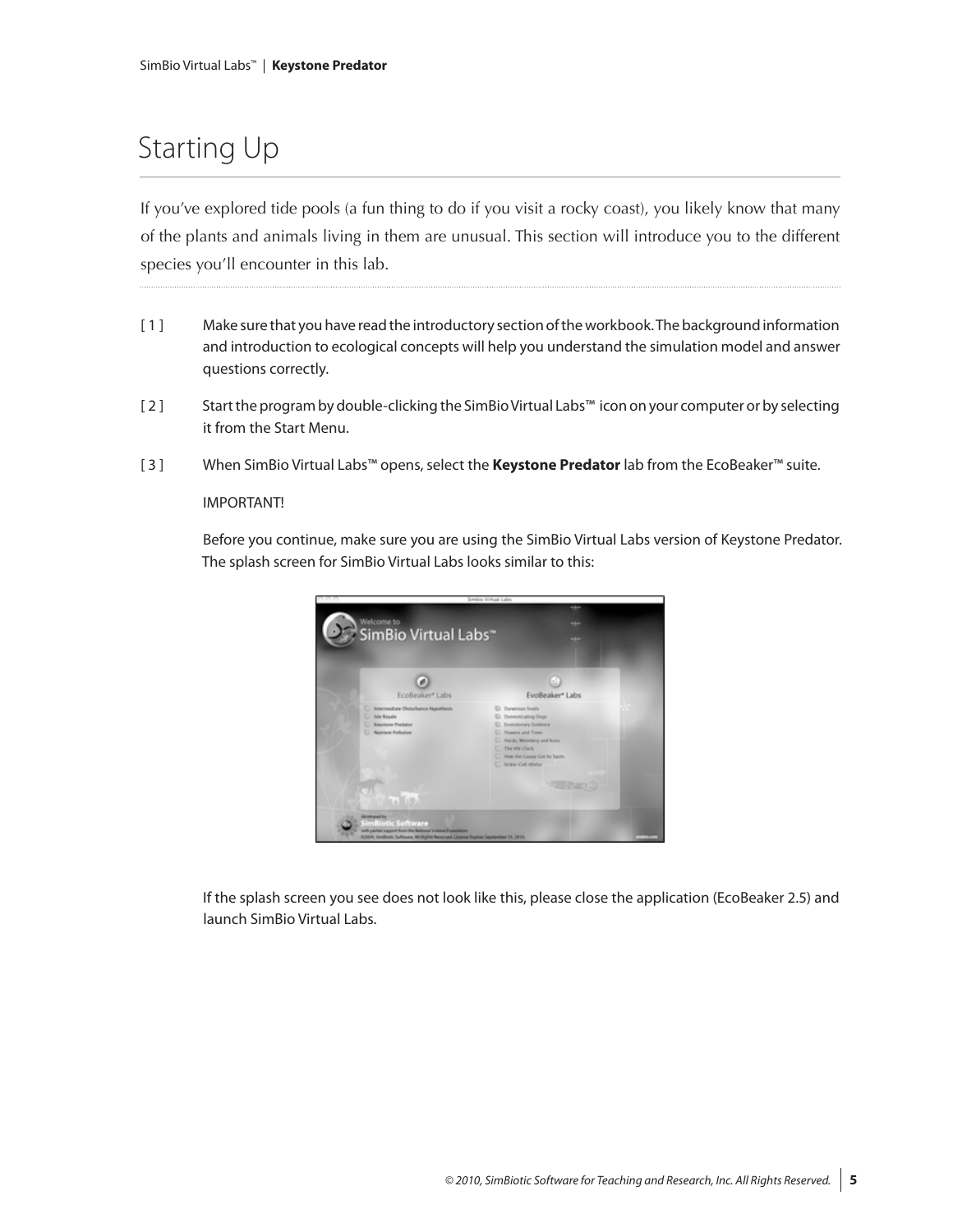You will see a number of different panels on the screen:

- **–** The left side of the screen shows a view of an intertidal zone area. This is where you will be conducting your experiments and observing the action.
- **–** A bar graph on the right shows the population sizes of all of species in the intertidal area.
- **–** Above the graph is a list of the plant and animal species included in the simulation. You can switch between Latin and common names of each species using the tabs above the species list. The workbook will refer to common names.
- **–** In the bottom left corner of the screen is the **CONTROL PANEL**. To the right of the Control Panel is a set of **TOOLS** that you will use for doing your experiments. These will be described in the following exercises, as you need them.
- [ 4 ] Click on the names in the **SPECIES LEGEND** in the upper right corner of the screen to bring up library pages for each species. Use the library to answer the following question:
	- **[ 4.1 ] If you slipped on a rock while exploring a tide pool and your knee became inflamed, which of the three algal species might help reduce the swelling?**

| <b>Black Pine</b><br>Nori | Coral Weed | (Circle one) |
|---------------------------|------------|--------------|
|---------------------------|------------|--------------|

- **[ 4.2 ] Use the information in the Introduction and Library pages to fill in the blank spaces in the table at the top of the next page.**
- *HELPFUL HINT: "producers" are organisms that generate their own food using energy from the sun, "filter-feeders" are consumers that extract food particles out of the water, and "stationary" (or "sessile") organisms do not actively move around (at least not as adults) they permanently adhere to substrates such as rocks.*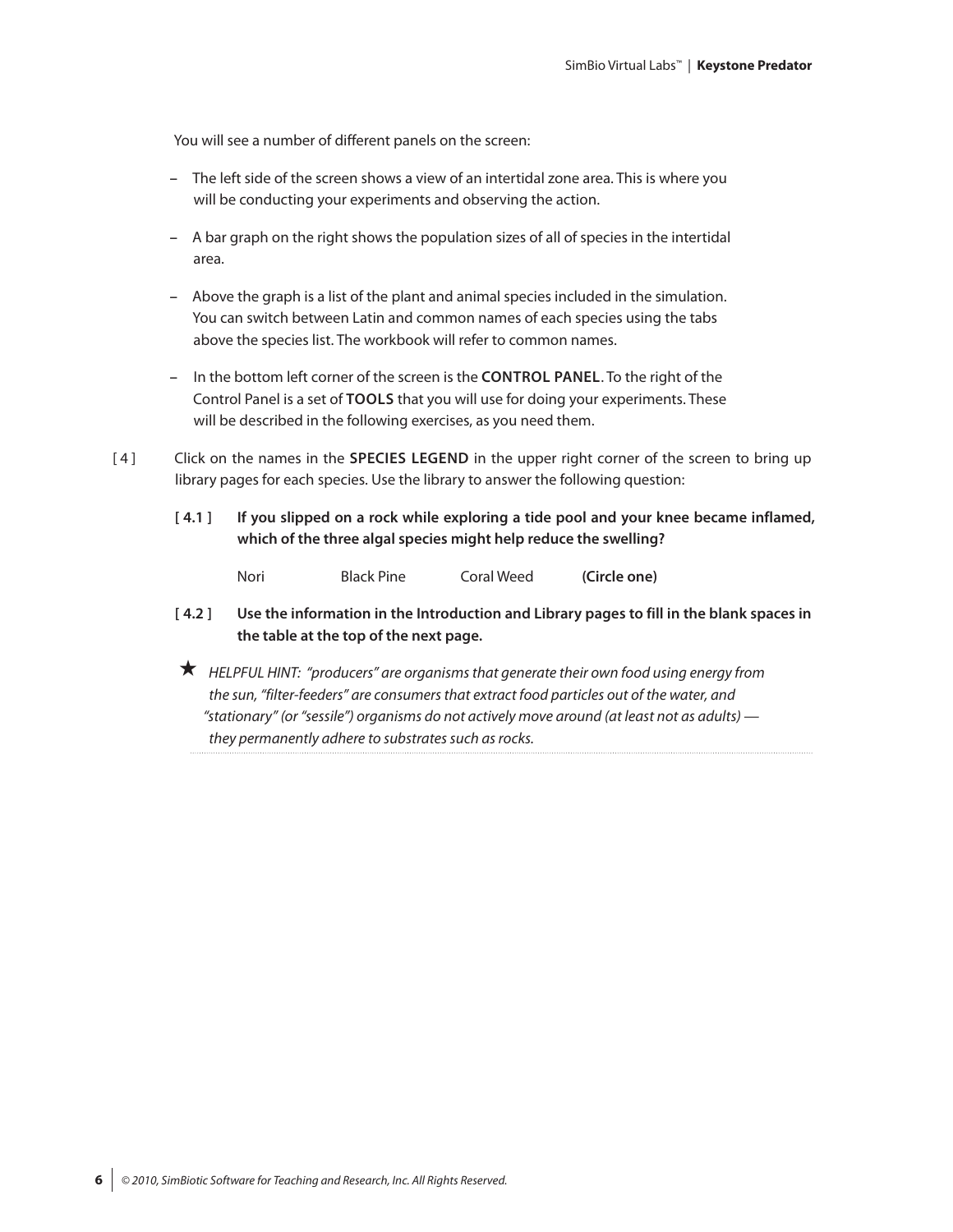| <b>COMMON NAME OF</b><br><b>ORGANISM (GENUS)</b> | <b>TYPE OF ORGANISM</b> | <b>PRODUCER OR</b><br><b>CONSUMER?</b> | <b>FILTER FEEDER?</b><br>(YES/NO) | <b>STATIONARY OR</b><br><b>MOBILE?</b> |
|--------------------------------------------------|-------------------------|----------------------------------------|-----------------------------------|----------------------------------------|
| Nori Seaweed (Porphyra)                          | Algae                   | Producer                               |                                   |                                        |
| <b>Black Pine (Neorhodomela)</b>                 | Algae                   |                                        |                                   | <b>Stationary</b>                      |
| Coral Weed (Corallina)                           | Algae                   |                                        | NO.                               |                                        |
| Mussel (Mytilus)                                 | <b>Mollusk</b>          |                                        |                                   |                                        |
| <b>Acorn Barnacle (Balanus)</b>                  | Crustacean              |                                        |                                   |                                        |
| <b>Goose Neck Barnacle (Mitella)</b>             | Crustacean              | Consumer                               |                                   |                                        |
| <b>Whelk (Nucella)</b>                           | <b>Mollusk</b>          |                                        |                                   |                                        |
| Chiton (Katharina)                               | <b>Mollusk</b>          |                                        | NO.                               |                                        |
| Starfish (Pisaster)                              | Echinoderm              |                                        |                                   | <b>Mobile</b>                          |

- [ 5 ] When you are done completing the above table, start the simulation by clicking the **GO** button in the **CONTROL PANEL**. Watch the action for a bit. Notice how the mobile consumers clear off areas of rock by eating, and how the stationary species recolonize those areas.
- [ 6 ] Click the **STOP** button to pause the simulation.

Look at the population graph. The **"Population Size Index"** represents the number of individuals of each species present in the simulation. For the three algal species, a more appropriate measure of relative abundance might be percent cover or biomass, because in the real world, a single alga can grow quite large. The EcoBeaker model simulates algal growth as individuals multiplying, which, though not exactly realistic, makes possible the comparison of population sizes for the three algal and six animal species.

- [ 7 ] Click the **RESET** button to return the community to its initial state. Then move your mouse over to the population graph and click on one of the bars. You will see the population size for that species displayed.
	- **[ 7.1 ] Which species in the simulation has the largest population? \_\_\_\_\_\_\_\_\_\_\_**
	- **[ 7.2 ] What is the size of the population for that species? \_\_\_\_\_\_\_\_\_\_\_**
	- **[ 7.3 ] Which species in the simulation has the smallest population? \_\_\_\_\_\_\_\_\_\_\_**
	- **[ 7.4 ] What is the size of the population for that species? \_\_\_\_\_\_\_\_\_\_\_**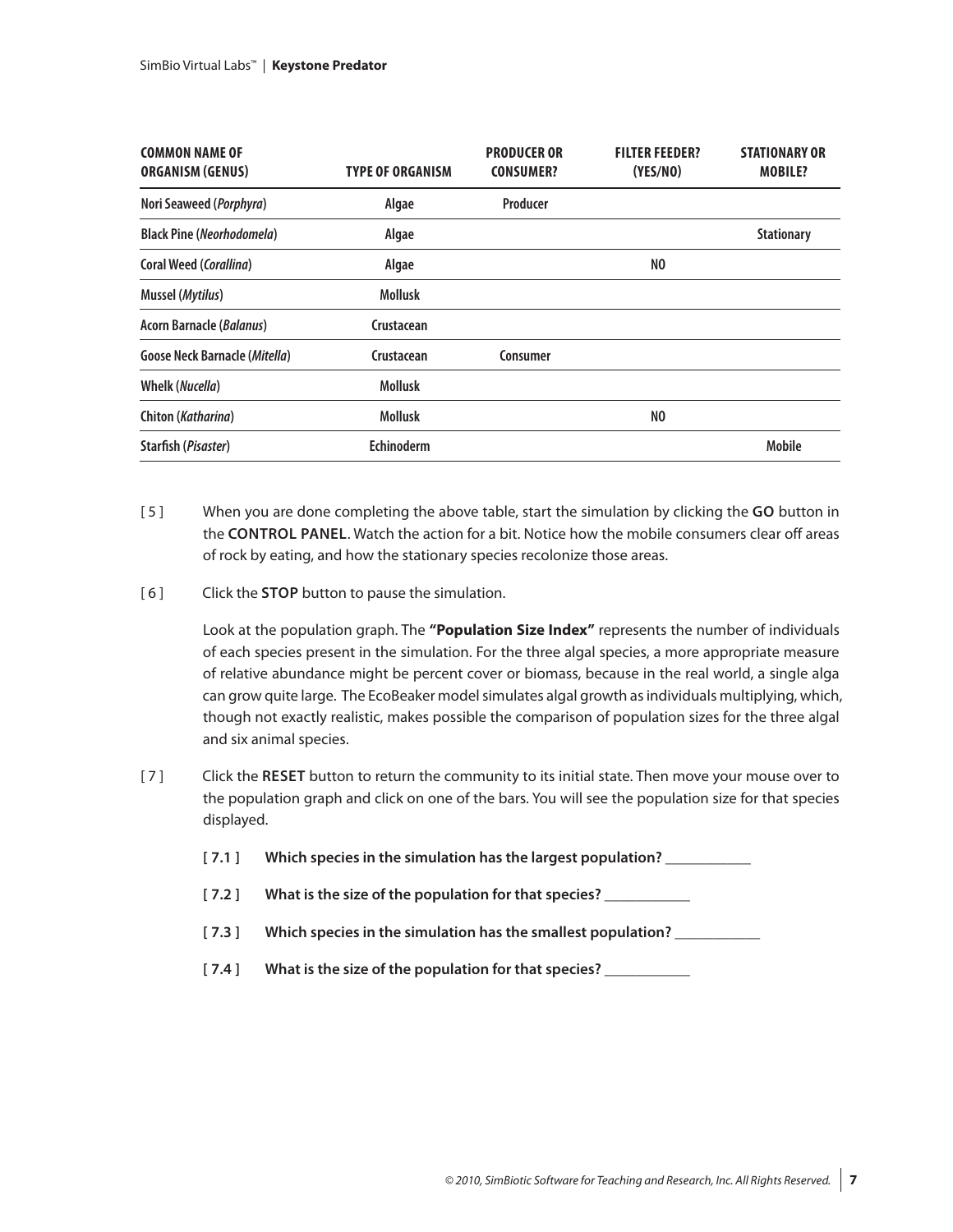# Exercise 1: Flexing Your Mussels

In the **competitive dominance hierarchy** diagram below, the arrows point from weaker to stronger competitors. For example, the arrow pointing from Nori Seaweed to Black Pine indicates that Black Pine is dominant over (i.e., can displace) Nori Seaweed. The diagram also shows that any of the sessile consumers (the barnacles and the mussel) can out-compete any of the algae.



#### **[ 1 ] According to the figure above, which algal species is the strongest competitor?**

Nori Seaweed Black Pine Coral Weed **(Circle one)**

The diagram does not indicate the dominance hierarchy among the three sessile consumers. Fortunately, you have some tools that will let you experimentally determine their competitive relationships. Your approach will involve creating patches of each sessile consumer on an intertidal rock and observing which of the other two sessile consumers successfully invades those patches.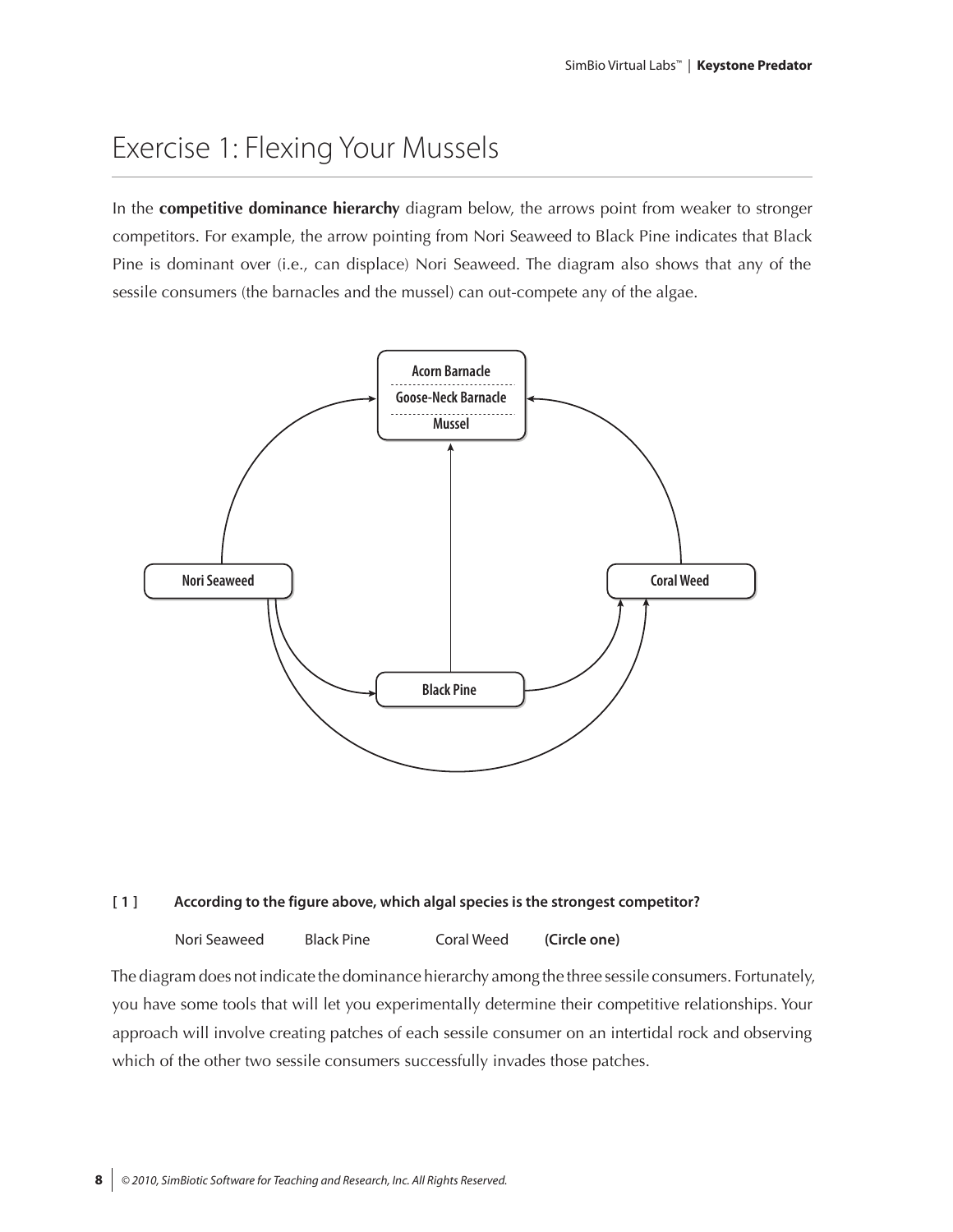[ 2 ] Select **"Flexing Your Mussels"** from the **Select an Exercise** menu at the top of the screen to load the experimental system.

You should now see only the six stationary species in the simulation (three algae and three sessile consumers)—this is because your assistant is patrolling the shore and keeping the mobile consumers out of your experimental area. Excluding these predators will help you determine the competitive relationships among the sessile consumers.

- [ 3 ] Find and click the **ADD SESSILE CONSUMER** button in the **TOOLS PANEL**. If you have trouble finding a particular button in the lab, move your mouse over buttons and 'tool tips' will appear. The **ADD SESSILE CONSUMER** button will initially have an Acorn Barnacle picture on it. If a different species appears, click the downward arrow next to the picture and select the Acorn Barnacle.
- [4] Click somewhere in the Intertidal Zone area, hold down the mouse button, and then drag out a rectangle to create a solid patch of Acorn Barnacles. The rectangle should fill at least a third of the Intertidal Zone area and have no other species inside.
- [ 5 ] Use the **STEP** button to advance the simulation one week at a time for ten weeks and monitor which other species displace Acorn Barnacles through time. These species are stealing rock space from the Acorn Barnacles, and thus are competitively dominant.
	- **[ 5.1 ] Circle the species which are competitively dominant over Acorn Barnacles:**

#### **SESSILE CONSUMERS THAT ARE DOMINANT OVER ACORN BARNACLES**

| <b>Goose Neck Barnacles</b> | Yes / No (circle yes or no) |  |  |
|-----------------------------|-----------------------------|--|--|
| <b>Mussels</b>              | Yes / No                    |  |  |

- [ 6 ] **RESET** the simulation. Click the **ADD SESSILE CONSUMER** button and select the Goose Neck Barnacle.
- [7] Repeat steps 4 and 5 for Goose Neck Barnacles.
	- **[ 7.1 ] Circle the species that are competitively dominant over Goose Neck Barnacles:**

#### **SESSILE CONSUMERS THAT ARE DOMINANT OVER GOOSE NECK BARNACLES**

| <b>Acorn Barnacles</b> | Yes / No (circle yes or no) |
|------------------------|-----------------------------|
| <b>Mussels</b>         | Yes / No                    |

[ 8 ] **RESET** the simulation. Click the **ADD SESSILE CONSUMER** button and select the Mussel.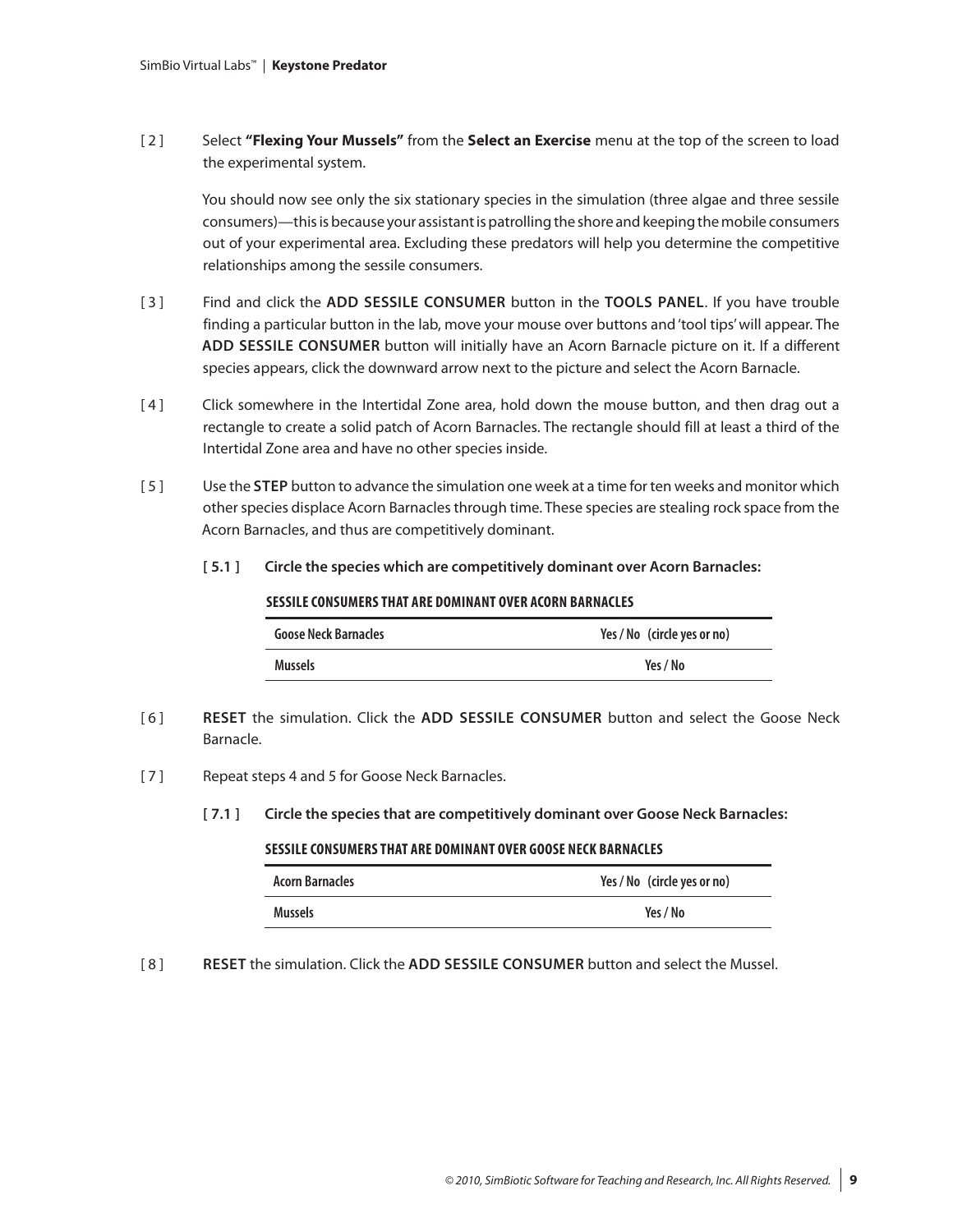- [9] Repeat steps 4 and 5 for Mussels.
	- **[ 9.1 ] Circle the species that are competitively dominant over Mussels:**

| SESSILE CONSUMERS THAT ARE DOMINANT OVER MUSSELS |  |  |  |  |
|--------------------------------------------------|--|--|--|--|
| Yes / No (circle yes or no)                      |  |  |  |  |
| Yes / No                                         |  |  |  |  |
|                                                  |  |  |  |  |

[10] Construct a competitive dominance hierarchy diagram using the information you have gathered from your experiments. Next to each species name, indicate how many arrows point to that species. The highest number indicates the most highly ranked and aggressive, or "best", competitor. If you do this correctly, each species should have a different rank.

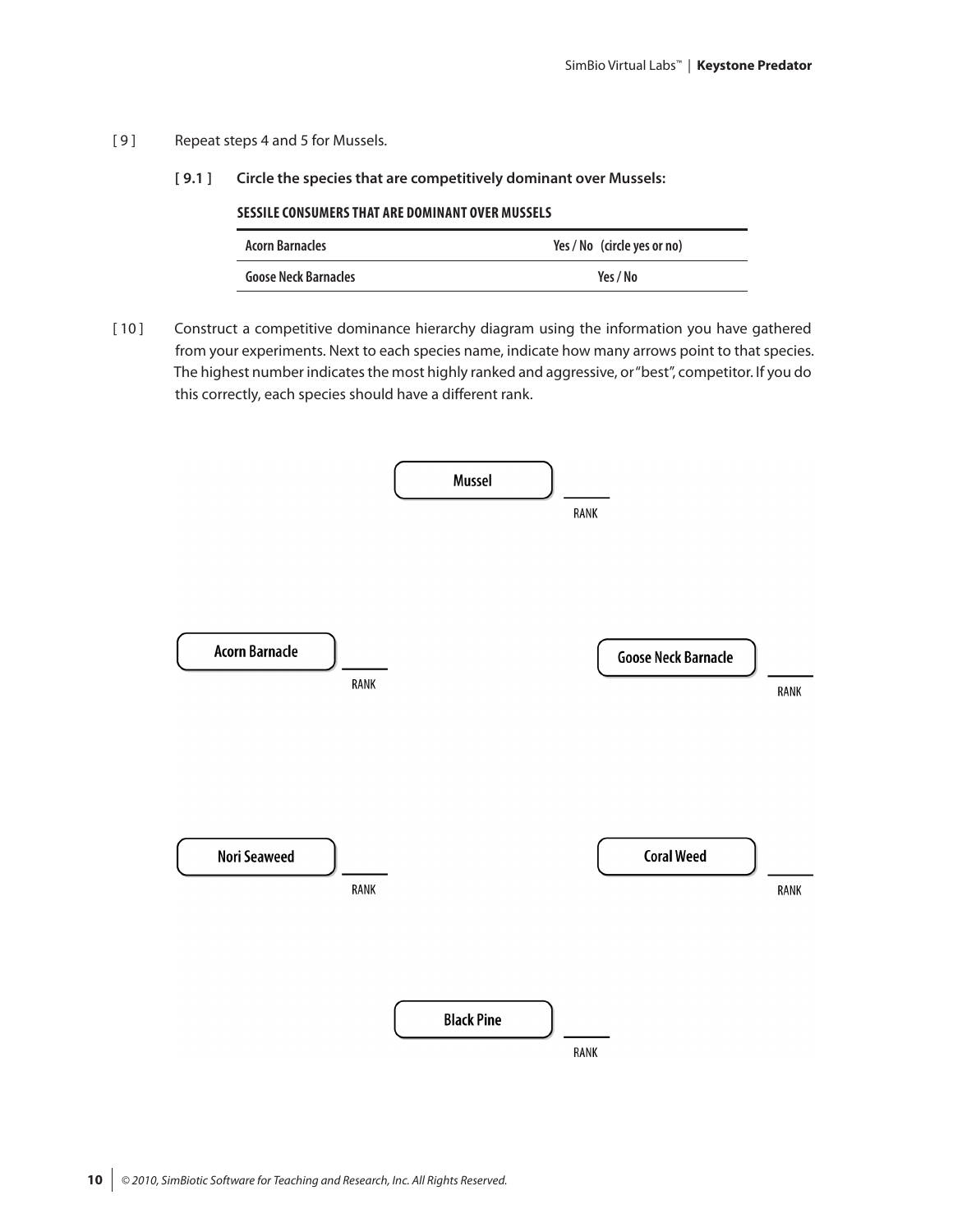# Exercise 2: You Are What You Eat

Now you will continue to investigate this intertidal community by determining what each of the mobile consumer species eats. One trick ecologists use to find out what creatures eat is to look at what's in their guts or excrement. If you eat something, it hangs around in your stomach for a little while, and then (later) the undigested parts come out the other end. Normally, when researchers look at gut contents they have to kill the animal, cut it open, and examine what is inside (people get paid to do this!). Within SimBio Virtual Labs there is a kinder and gentler method for determining gut contents.

- [ 1 ] Select "**You Are What You Eat**" from the **Select an Exercise** menu at the top of the screen.
- [2] You will now see all nine species in the simulation: three algae, three sessile consumers, and three mobile consumers: Starfish, Whelk, and Chiton.
- [ 3 ] Start running the simulation (click **GO**).
- [ 4 ] Watch the action for about 100 weeks and monitor the abundance of species in the population graph. Notice how the population index for each species fluctuates and eventually settles at a relatively stable level.
- [ 5 ] **STOP** the simulation.
- [ 6 ] Click the **MICROSCOPE** ("VIEW ORGANISM") button in the **TOOLS PANEL** to activate your mobile "Gut-o-Scope" (patent pending).
- [7] Click your favorite Starfish, Whelk, or Chiton your choice!

A window will appear with gut content information for that individual, either identifying the predator's last prey item or indicating that the gut is empty (because the creature has not eaten recently). Note that if you click on organisms that don't have guts (algae or filter feeders), you won't see gut contents.

[ 8 ] You will now conduct a survey of the three mobile consumers to learn which species they eat. The data forms below will help you record and summarize your findings. The forms are divided into three sections, one for each mobile consumer.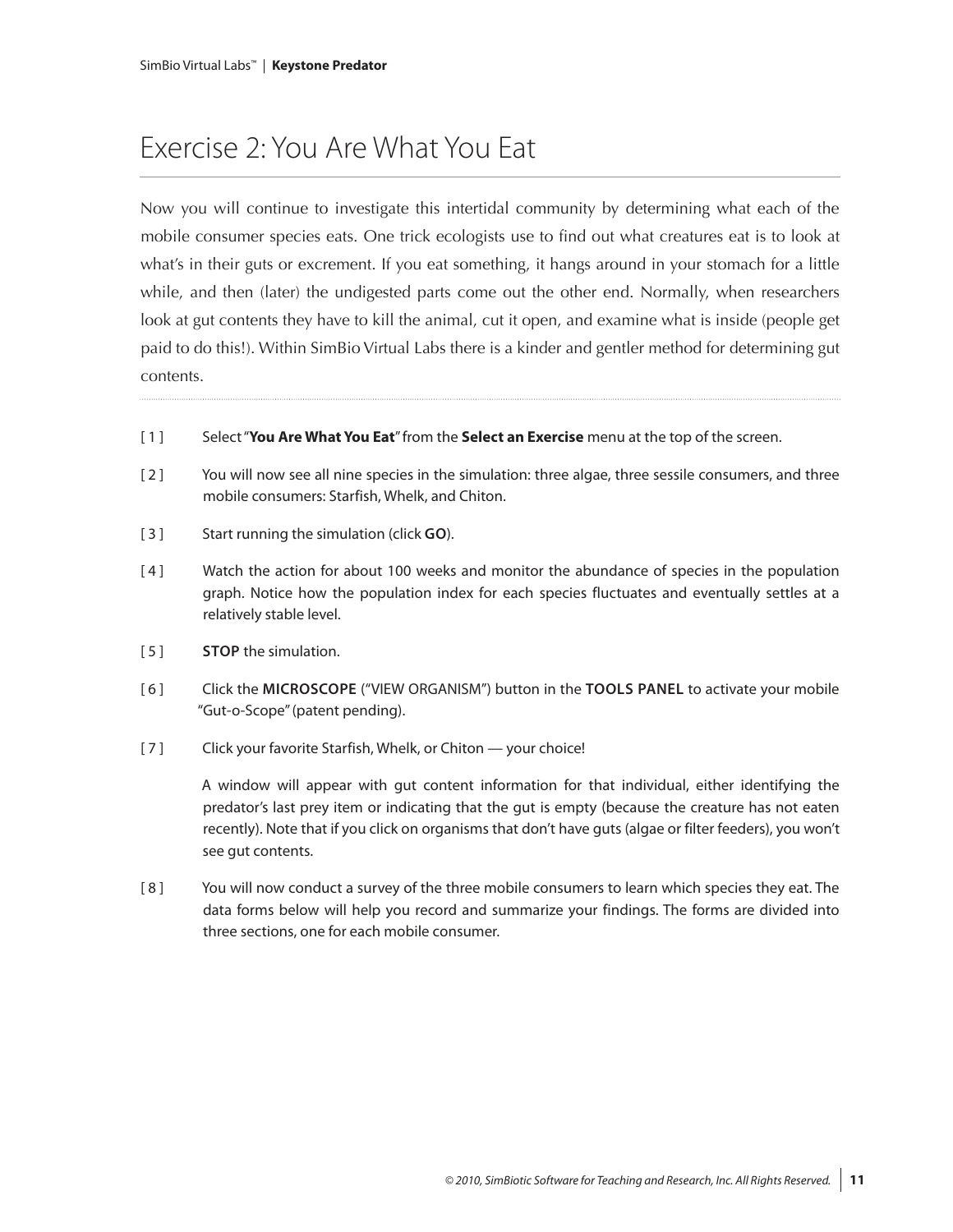**[ 8.1 ] In each data table section, record gut content data for 10 randomly-selected individuals of that species. Ignore individuals that have not eaten recently (indicated by gut contents labeled "empty"). If recorded correctly, each row of the data form should have one species circled. At the bottom of each section, record the total number of individuals circled in each column.** 

|     | #    | #                 | #                 | #             | $\overline{\mathcal{H}}$ <sub>____</sub> | #         | #     | #      | #               |
|-----|------|-------------------|-------------------|---------------|------------------------------------------|-----------|-------|--------|-----------------|
| 10. | Nori | <b>Black Pine</b> | <b>Coral Weed</b> | Mussel        | Acorn                                    | Gooseneck | Whelk | Chiton | <b>Starfish</b> |
| 9.  | Nori | <b>Black Pine</b> | <b>Coral Weed</b> | Mussel        | Acorn                                    | Gooseneck | Whelk | Chiton | <b>Starfish</b> |
| 8.  | Nori | <b>Black Pine</b> | <b>Coral Weed</b> | Mussel        | Acorn                                    | Gooseneck | Whelk | Chiton | <b>Starfish</b> |
| 7.  | Nori | <b>Black Pine</b> | <b>Coral Weed</b> | Mussel        | Acorn                                    | Gooseneck | Whelk | Chiton | <b>Starfish</b> |
| 6.  | Nori | <b>Black Pine</b> | <b>Coral Weed</b> | <b>Mussel</b> | Acorn                                    | Gooseneck | Whelk | Chiton | <b>Starfish</b> |
| 5.  | Nori | <b>Black Pine</b> | <b>Coral Weed</b> | Mussel        | Acorn                                    | Gooseneck | Whelk | Chiton | <b>Starfish</b> |
| 4.  | Nori | <b>Black Pine</b> | <b>Coral Weed</b> | Mussel        | Acorn                                    | Gooseneck | Whelk | Chiton | <b>Starfish</b> |
| 3.  | Nori | <b>Black Pine</b> | <b>Coral Weed</b> | Mussel        | Acorn                                    | Gooseneck | Whelk | Chiton | <b>Starfish</b> |
| 2.  | Nori | <b>Black Pine</b> | <b>Coral Weed</b> | <b>Mussel</b> | Acorn                                    | Gooseneck | Whelk | Chiton | <b>Starfish</b> |
| 1.  | Nori | <b>Black Pine</b> | <b>Coral Weed</b> | Mussel        | Acorn                                    | Gooseneck | Whelk | Chiton | <b>Starfish</b> |

#### **GUT CONTENT DATA FOR WHELK**

#### **GUT CONTENT DATA FOR CHITON**

| 1.  | Nori | <b>Black Pine</b> | <b>Coral Weed</b> | <b>Mussel</b> | Acorn                    | Gooseneck | Whelk   | Chiton                  | <b>Starfish</b> |
|-----|------|-------------------|-------------------|---------------|--------------------------|-----------|---------|-------------------------|-----------------|
| 2.  | Nori | <b>Black Pine</b> | <b>Coral Weed</b> | Mussel        | Acorn                    | Gooseneck | Whelk   | Chiton                  | <b>Starfish</b> |
| 3.  | Nori | <b>Black Pine</b> | <b>Coral Weed</b> | Mussel        | Acorn                    | Gooseneck | Whelk   | Chiton                  | <b>Starfish</b> |
| 4.  | Nori | <b>Black Pine</b> | <b>Coral Weed</b> | Mussel        | Acorn                    | Gooseneck | Whelk   | Chiton                  | <b>Starfish</b> |
| 5.  | Nori | <b>Black Pine</b> | <b>Coral Weed</b> | Mussel        | Acorn                    | Gooseneck | Whelk   | Chiton                  | <b>Starfish</b> |
| 6.  | Nori | <b>Black Pine</b> | <b>Coral Weed</b> | Mussel        | Acorn                    | Gooseneck | Whelk   | Chiton                  | <b>Starfish</b> |
| 7.  | Nori | <b>Black Pine</b> | <b>Coral Weed</b> | Mussel        | Acorn                    | Gooseneck | Whelk   | Chiton                  | <b>Starfish</b> |
| 8.  | Nori | <b>Black Pine</b> | <b>Coral Weed</b> | Mussel        | Acorn                    | Gooseneck | Whelk   | Chiton                  | <b>Starfish</b> |
| 9.  | Nori | <b>Black Pine</b> | <b>Coral Weed</b> | Mussel        | Acorn                    | Gooseneck | Whelk   | Chiton                  | <b>Starfish</b> |
| 10. | Nori | <b>Black Pine</b> | <b>Coral Weed</b> | <b>Mussel</b> | Acorn                    | Gooseneck | Whelk   | Chiton                  | <b>Starfish</b> |
|     | #    |                   | $^{*}$            | $\frac{4}{1}$ | $\overline{\mathcal{H}}$ | $^{\#}$   | $^{\#}$ | $\overline{\mathbf{H}}$ |                 |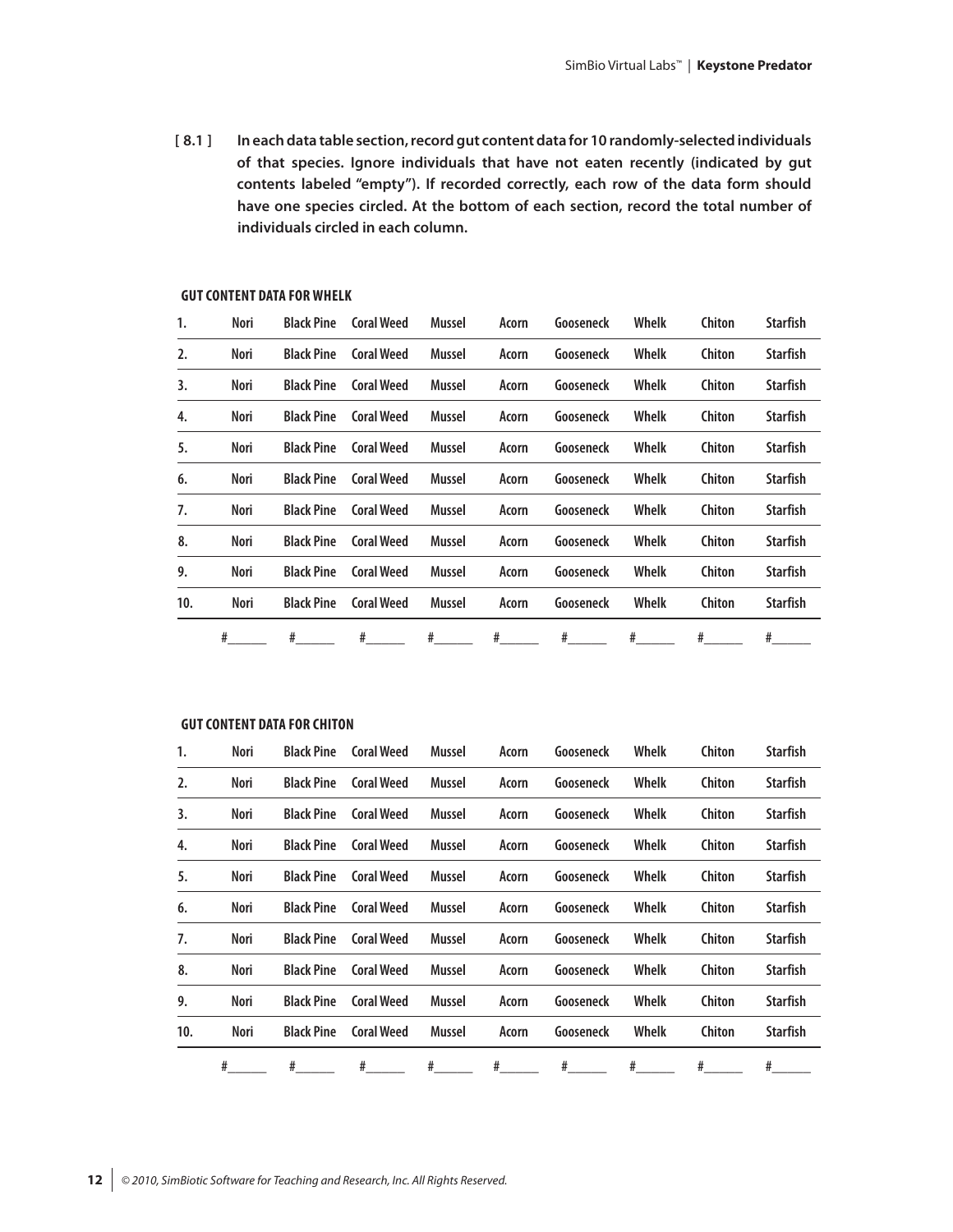| 1.  | Nori | <b>Black Pine</b> | <b>Coral Weed</b> | Mussel      | Acorn | Gooseneck | Whelk | Chiton | Starfish        |
|-----|------|-------------------|-------------------|-------------|-------|-----------|-------|--------|-----------------|
| 2.  | Nori | <b>Black Pine</b> | <b>Coral Weed</b> | Mussel      | Acorn | Gooseneck | Whelk | Chiton | <b>Starfish</b> |
| 3.  | Nori | <b>Black Pine</b> | <b>Coral Weed</b> | Mussel      | Acorn | Gooseneck | Whelk | Chiton | Starfish        |
| 4.  | Nori | <b>Black Pine</b> | <b>Coral Weed</b> | Mussel      | Acorn | Gooseneck | Whelk | Chiton | Starfish        |
| 5.  | Nori | <b>Black Pine</b> | <b>Coral Weed</b> | Mussel      | Acorn | Gooseneck | Whelk | Chiton | Starfish        |
| 6.  | Nori | <b>Black Pine</b> | <b>Coral Weed</b> | Mussel      | Acorn | Gooseneck | Whelk | Chiton | Starfish        |
| 7.  | Nori | <b>Black Pine</b> | <b>Coral Weed</b> | Mussel      | Acorn | Gooseneck | Whelk | Chiton | Starfish        |
| 8.  | Nori | <b>Black Pine</b> | <b>Coral Weed</b> | Mussel      | Acorn | Gooseneck | Whelk | Chiton | Starfish        |
| 9.  | Nori | <b>Black Pine</b> | <b>Coral Weed</b> | Mussel      | Acorn | Gooseneck | Whelk | Chiton | Starfish        |
| 10. | Nori | <b>Black Pine</b> | <b>Coral Weed</b> | Mussel      | Acorn | Gooseneck | Whelk | Chiton | <b>Starfish</b> |
|     | #    | #                 | #                 | $#$ and $*$ | #     | #         | #     | #      | #               |

#### **GUT CONTENT DATA FOR STARFISH**

**[ 8.2 ] For each mobile consumer species below, record its prey and the percentage of diet each prey species comprises for that consumer (e.g., 4 out of 10 samples = 40%). The numbers in each column should add up to 100%.**

|                            | <b>STARFISH</b> | <b>WHELK</b> | <b>CHITON</b> |
|----------------------------|-----------------|--------------|---------------|
| <b>Prey Species:</b>       |                 |              |               |
| <b>Percentage of Diet:</b> |                 |              |               |
| <b>Prey Species:</b>       |                 |              |               |
| Percentage of Diet:        |                 |              |               |
| <b>Prey Species:</b>       |                 |              |               |
| <b>Percentage of Diet:</b> |                 |              |               |
| <b>Prey Species:</b>       |                 |              |               |
| <b>Percentage of Diet:</b> |                 |              |               |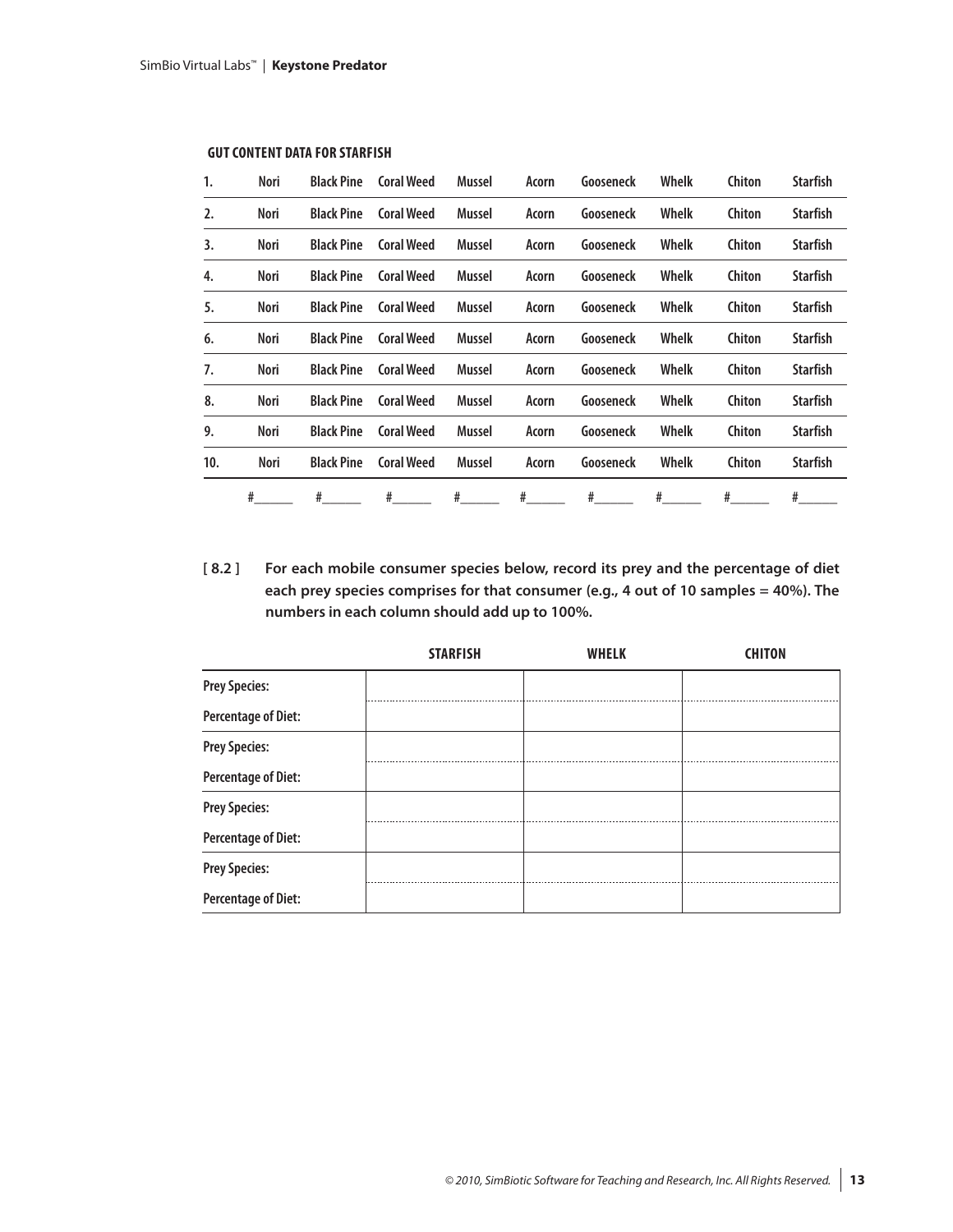[9] You now have enough information to construct a food web diagram from your findings. Consider the hypothetical example below. In a forest, both deer and rabbits eat the plants. Wolves, the predators in the system, eat both deer and rabbits. We can draw these feeding relationships like this, with arrows pointing **to** the consumer:

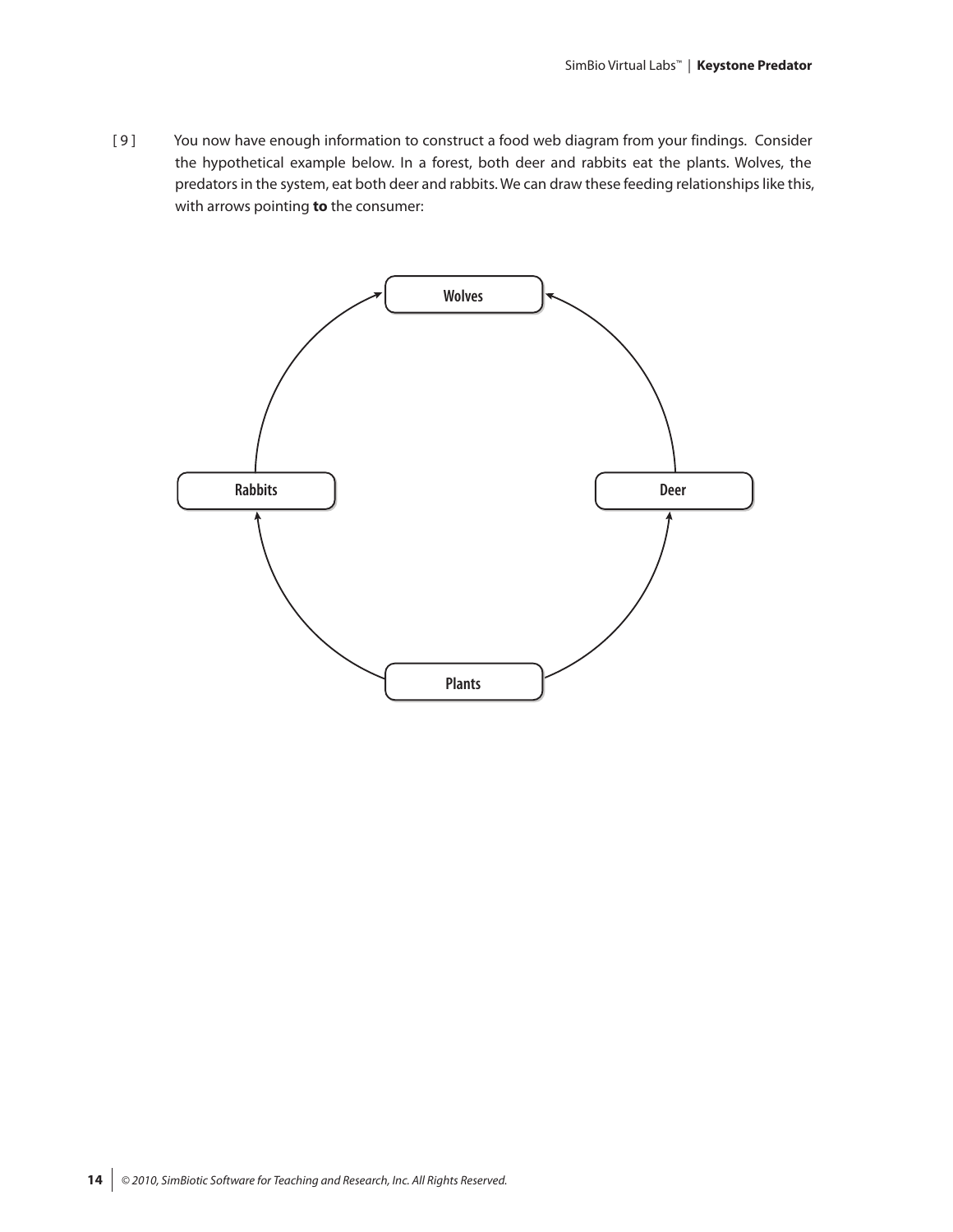**[ 9.1 ] Use your data on feeding relationships to construct a food web diagram for the organisms that live in the simulated intertidal zone. Link the species names below with arrows that point from prey to consumer. (Unlike the simple four-species example on the previous page, your nine-species diagram will look more complicated, with many crossing lines.)**

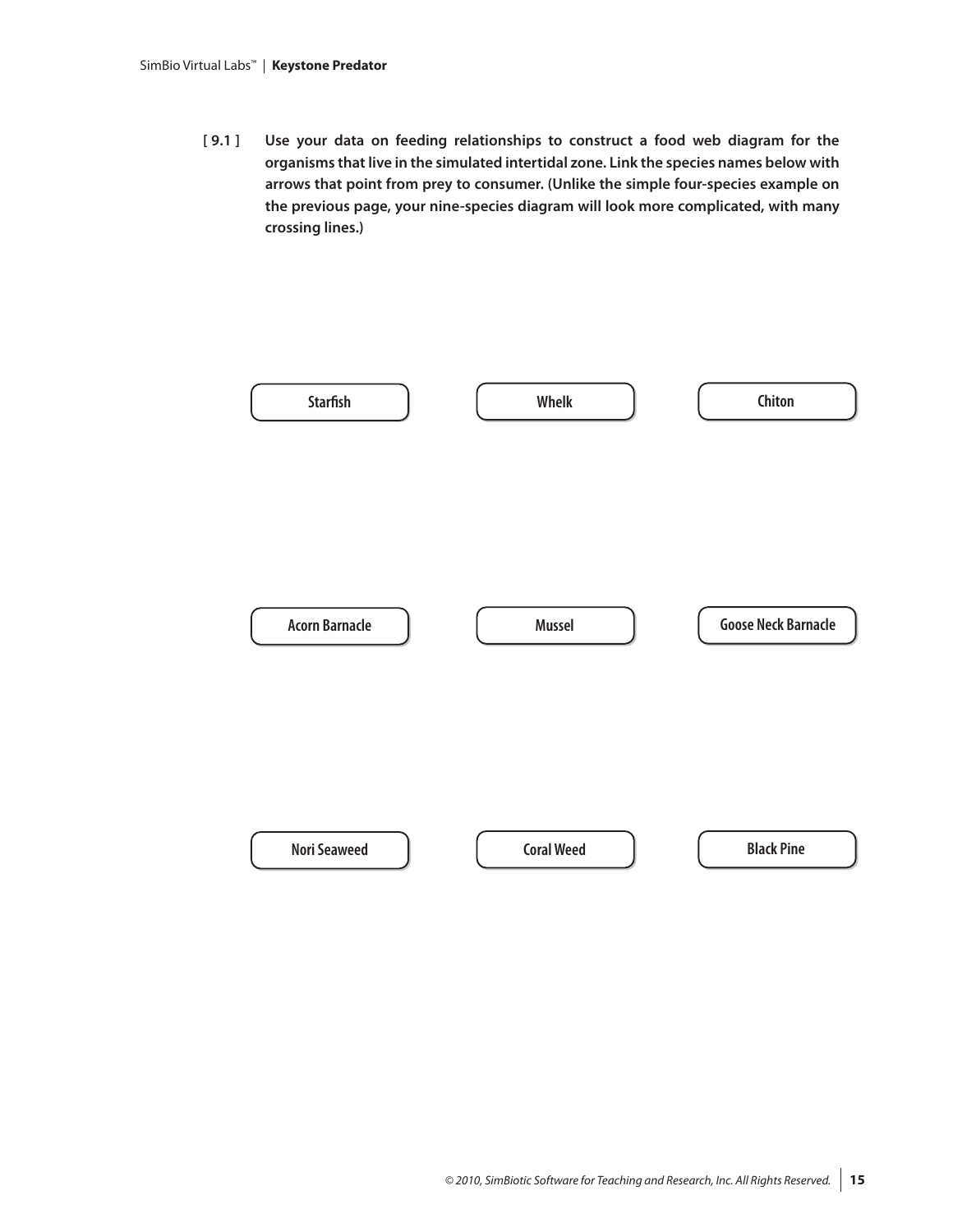# Experiment 3: Who Rules the Rock?

Based on your studies so far, you know important details about the competitive and feeding relationships among the species in your simulated intertidal community, and these relationships, when integrated, define the role played by each. One way to more fully elucidate the importance of a species to its community structure is to remove it from the environment and observe what happens. In this exercise, you will experimentally determine how removing each of the highest trophic level species (the mobile consumers) affects the rocky intertidal community structure.

- [ 1 ] Before you start your experiments, first make some predictions. Refer back to your data to inform your answers. [NOTE: only one species will be removed in each experiment.]
	- **[ 1.1 ] In the spaces provided below, predict which other species in the community will be impacted the most by each removal and explain your reasoning.**

**Predicted impact of removing Whelk and explanation:**

**Predicted impact of removing Chiton and explanation:**

**Predicted impact of removing Starfish and explanation:**

**[ 1.2 ] One removal experiment will have a more dramatic impact than the other two. Write down which one you predict this will be, and why:**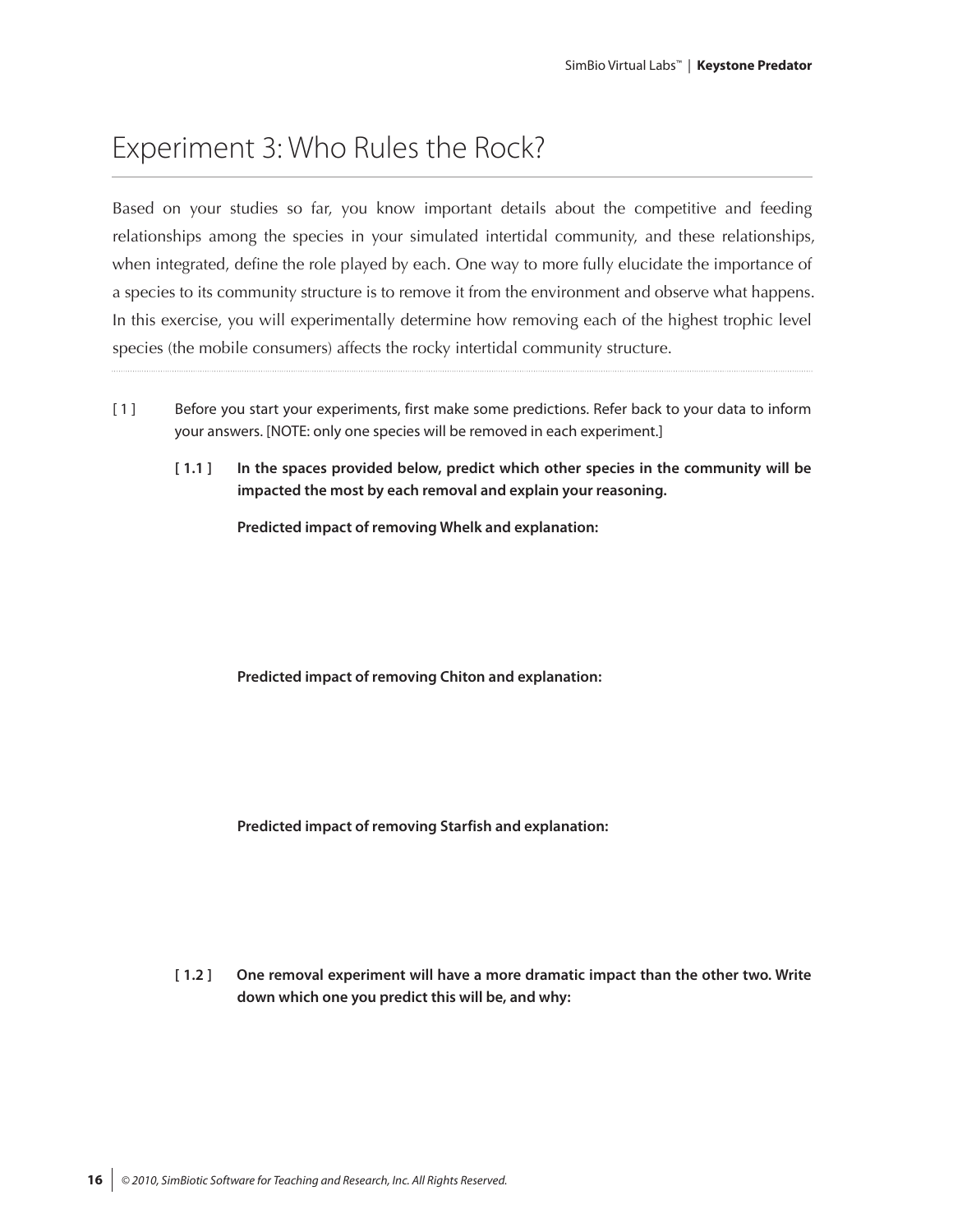- [ 2 ] Select **"Who Rules the Rock?"** from the **Select an Exercise** menu.
- [3] Your first step is to record population sizes BEFORE REMOVALS. To make sure the simulation is initialized correctly, click the **RESET** button. A data table is provided on the next page for recording your results.

 *HELFUL HINT: if you click on the colored bars in* **the Population Size** *graph, the numbers (population sizes) that the bars represent will pop up!*

- **[ 3.1 ] In the table on the next page, record the population size of each species at 'Time Elapsed = 0 Weeks' in the BEFORE REMOVALS column.**
- [ 4 ] After recording data BEFORE REMOVALS, you are ready to remove mobile consumers. Find the **REMOVE WHELK** button (which is round and depicts a Whelk with a slash through it) in the **TOOLS PANEL**. When you click this button, all Whelk will vanish from the Intertidal Zone.
- [5] For each removal experiment, you will run the simulation for 200 weeks (in model time, not real time!). To do this, first make sure that the Time Elapsed = 0 weeks (RESET if not), and then click the **STEP 200** button in the **CONTROL PANEL**..
	- *HELPFUL HINT: If your computer is a little slow, you can speed things up using the Speed Slider to the right of the* **CONTROL PANEL**
- [ 6 ] Confirm that the simulation stopped at (or near) 200 weeks. If so, click the bars in the Population Size graph and record the abundance of each species.
	- **[ 6.1 ] In the data table, record the population size of each species in the AFTER WHELK REMOVAL column.**
- [ 7 ] **RESET** the simulation and confirm that Time Elapsed = 0 weeks. Then click the **REMOVE CHITON** button to remove all Chiton from the Intertidal Zone.
- [ 8 ] Click the **STEP 200** button to run the simulation for 200 weeks.
	- **[ 8.1 ] When Time Elapsed = 200 weeks, record the population size of each species in the AFTER CHITON REMOVAL column.**
- [ 9 ] Finally, **RESET** the simulation and use the **REMOVE STARFISH** tool and the **STEP 200** button to repeat the experiment for Starfish.
	- **[ 9.1 ] In the data table, record the population size of each species in the AFTER STARFISH REMOVAL column.**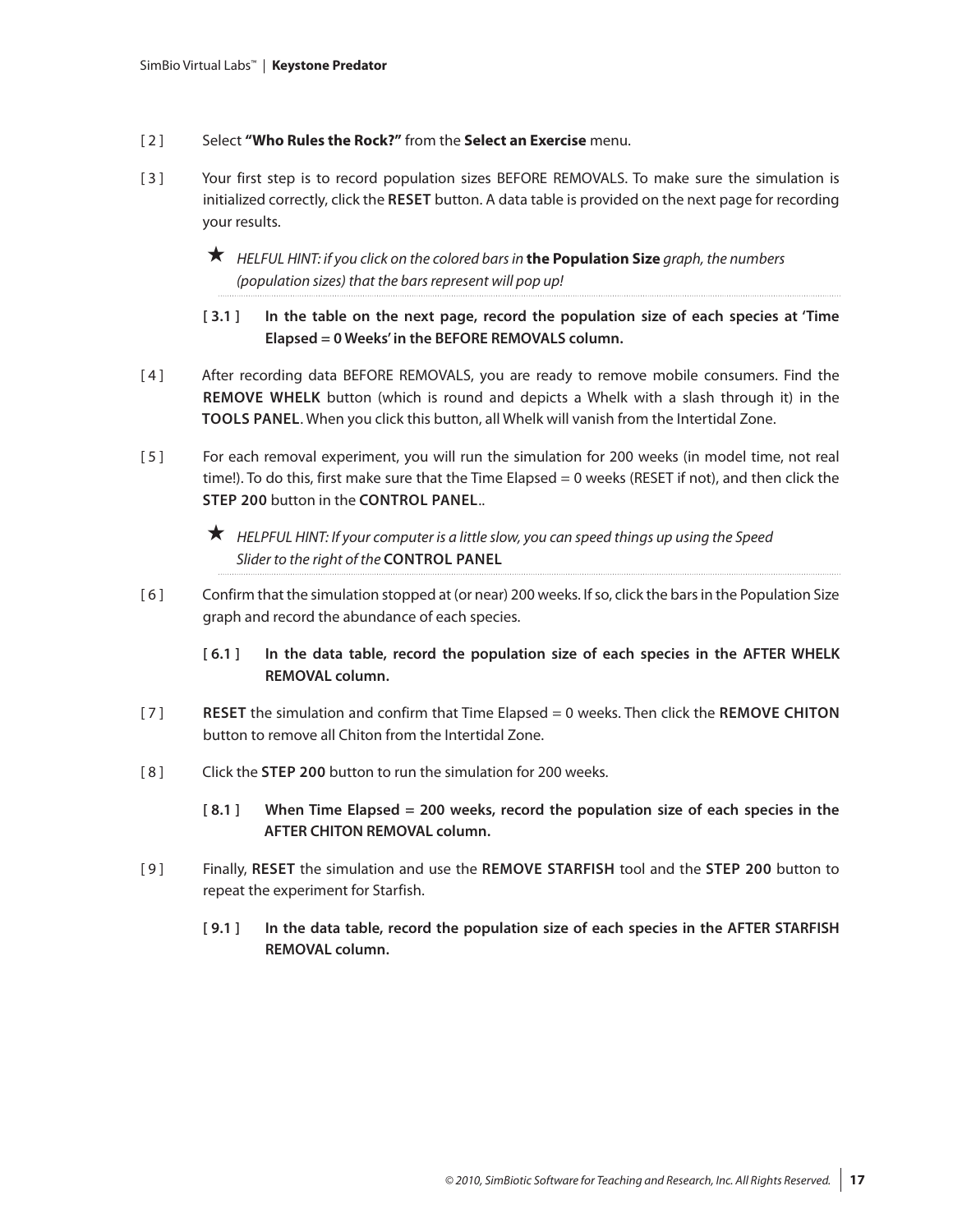| <b>SPECIES</b>             | <b>BEFORE</b><br><b>REMOVALS</b> | <b>AFTER WHELK</b><br><b>REMOVAL</b> | <b>AFTER CHITON</b><br><b>REMOVAL</b> | <b>AFTER STARFISH</b><br><b>REMOVAL</b> |
|----------------------------|----------------------------------|--------------------------------------|---------------------------------------|-----------------------------------------|
| Nori                       |                                  |                                      |                                       |                                         |
| <b>Black Pine</b>          |                                  |                                      |                                       |                                         |
| <b>Coral Weed</b>          |                                  |                                      |                                       |                                         |
| <b>Mussel</b>              |                                  |                                      |                                       |                                         |
| <b>Acorn Barnacle</b>      |                                  |                                      |                                       |                                         |
| <b>Goose Neck Barnacle</b> |                                  |                                      |                                       |                                         |
| Whelk                      |                                  | $\mathbf{0}$                         |                                       |                                         |
| Chiton                     |                                  |                                      | 0                                     |                                         |
| <b>Starfish</b>            |                                  |                                      |                                       | 0                                       |

#### **Abundance Data for Removal Experiments**

[10] When your data table is complete, answer the following questions. Try to be as quantitative as possible with your answers, indicating by approximately how much each species increased or decreased in size (e.g., "The Starfish population more than doubled"; "The population of Coral Weed decreased to about half its original size.").

#### **[ 10.1 ] What were the most dramatic changes to the community after Whelk were removed?**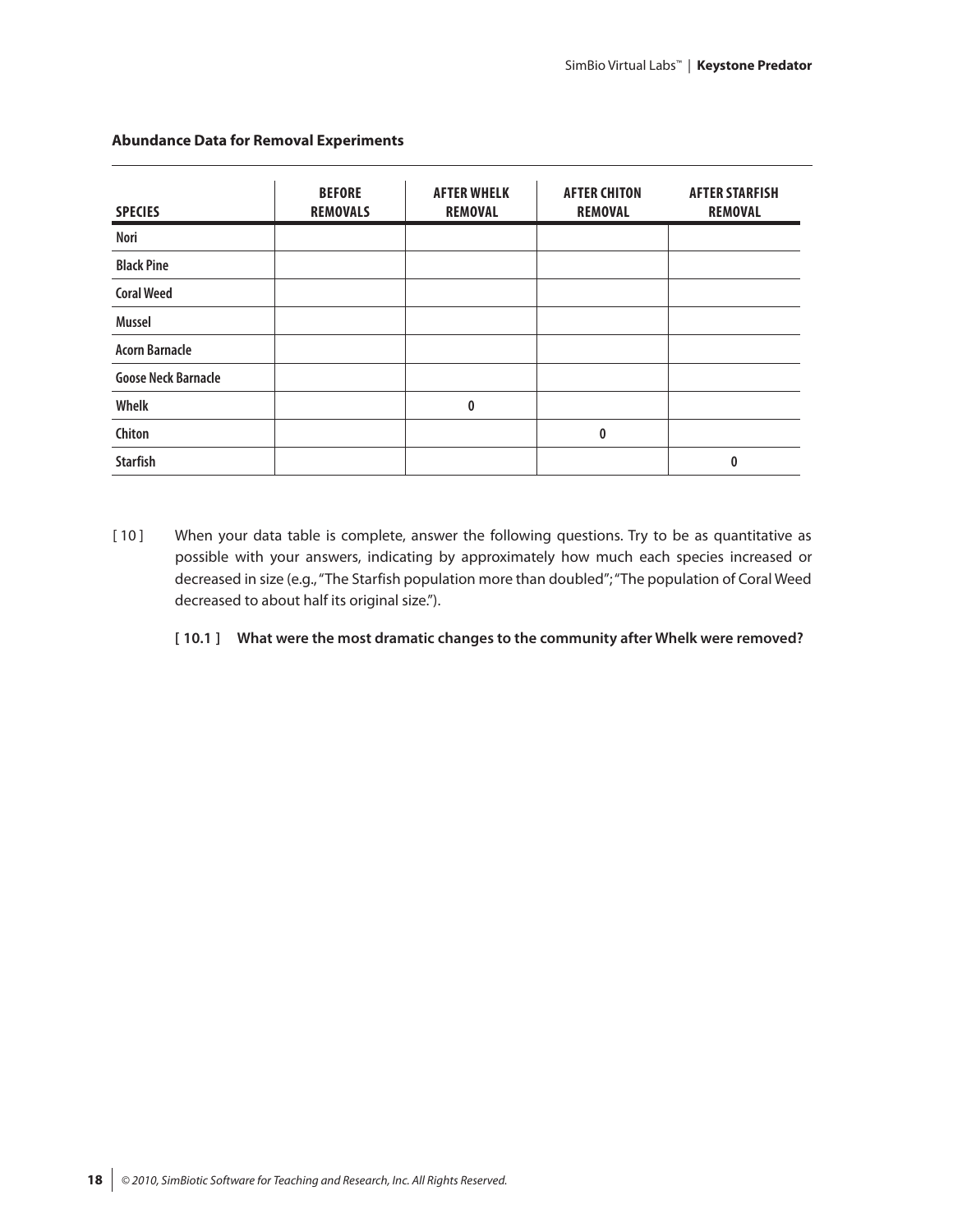**[ 10.2 ] What were the most dramatic changes to the community after Chiton were removed?**

**[ 10.3 ] What were the most dramatic changes to the community after Starfish were removed?**

**[ 10.4 ] Which removal had the greatest impact upon the rest of the community?**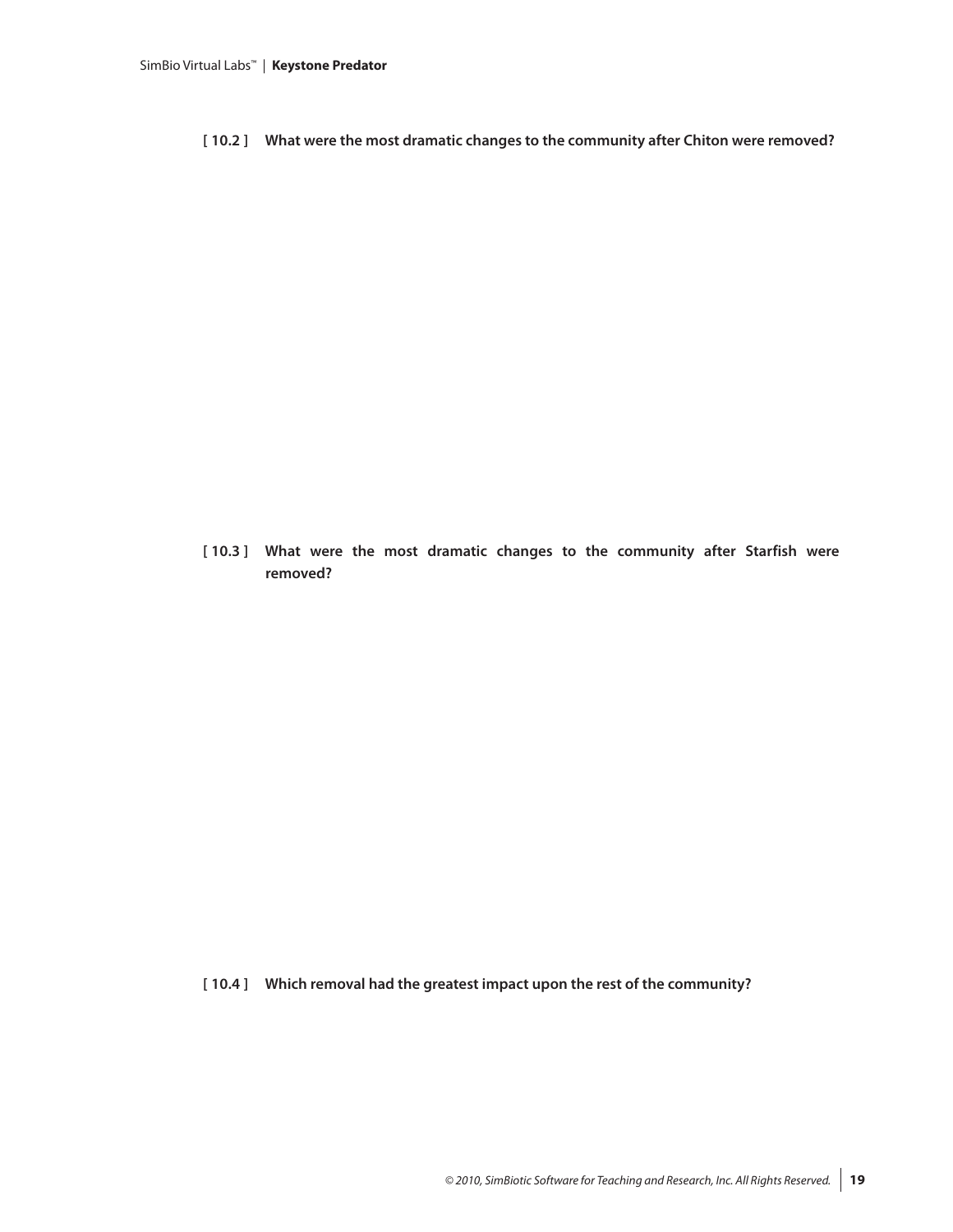**[ 10.5 ] Referring back to your competitive dominance hierarchy and food web diagrams, try to explain what happened in the removal experiment that had the greatest impact on community structure. Why was the effect so pronounced?**

**[ 10.6 ] Look back at what you predicted would happen when you removed each of the three mobile consumer species in Step 1 above. Were you correct for all three? If not, describe what you think you missed in each case.**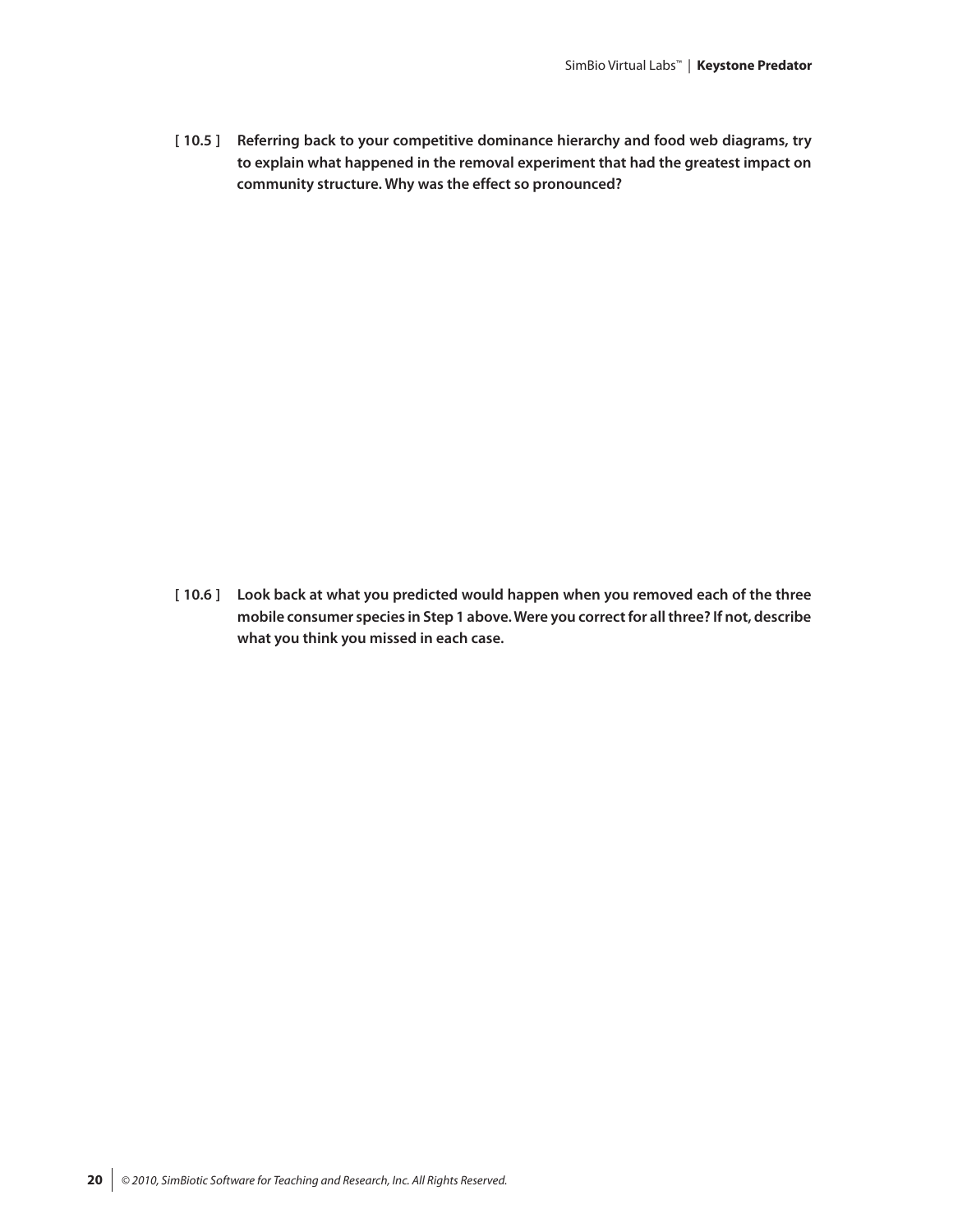### **The Keystone Species Concept**

As described in the Introduction, a "keystone" is the stone in the middle of the top of an arch that supports all the other stones. If you remove the keystone, the whole arch falls down. In many ecological communities, one species can play a particularly important role in determining and supporting community structure. Remove this species and the community structure changes radically. When you removed one mobile consumer from the intertidal simulation, it had a much larger impact on the rest of the community compared to the removal of the other two mobile consumers. This species is an example of a **Keystone Species**, which has a disproportionately large impact on its ecological community compared to its relatively low abundance.

The keystone predator in the intertidal zone you studied occupies a position at the top of the food chain, which is common for keystone species. They also tend to be susceptible to both natural and human disturbance. Other examples of the dramatic effects of keystone species removals in the real world include deer populations rapidly increasing with the local extinction of predatory wolves, kangaroo rats dominating rodent communities with the removal of coyotes, and sea urchins decimating kelp forests when predatory sea otters go into decline.

### **Optional: Species Reintroduction**

- [ 11 ] Conservationists sometimes advocate reintroducing native species that have gone extinct locally. A well-known recent example is the reintroduction of wolves into Yellowstone National Park.
	- **[ 11.1 ] If you were to reintroduce Starfish into the Intertidal Zone, what do you think would happen to the intertidal community? Write your prediction in the space provided below:**

[ 12 ] **RESET** the simulation, **REMOVE STARFISH**, and **STEP 200** weeks forward (this returns the simulation to its state at the end of the previous exercise). Click the **ADD MOBILE CONSUMER** tool and select Starfish.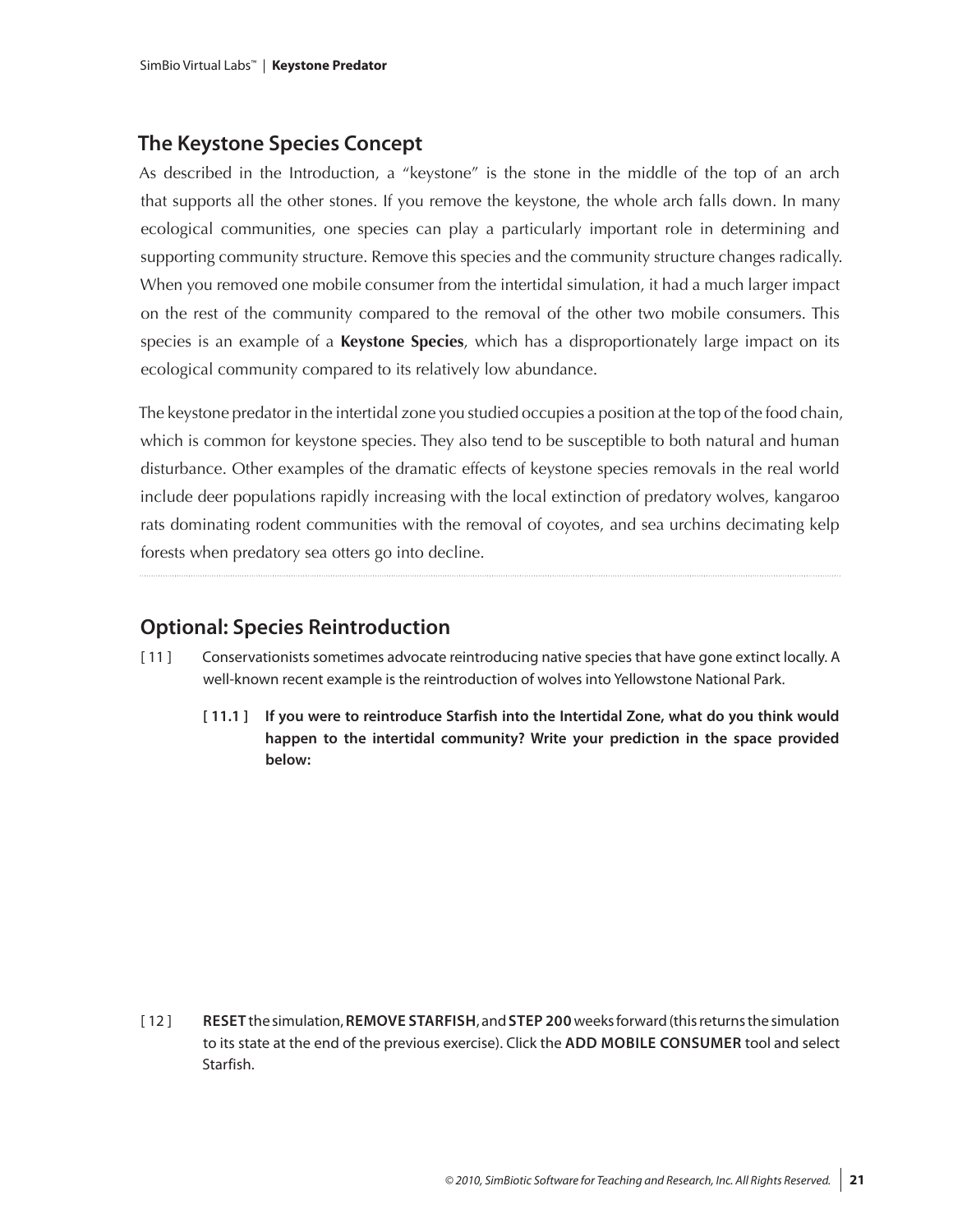- [ 13 ] Move your mouse into the Intertidal Zone and click six or seven times to add some Starfish back into the community.
- [ 14 ] Use the **STEP 200** button to advance the simulation another 200 weeks and watch what happens to the population sizes of the different species.
	- **[ 14.1 ] Briefly describe the changes you observed in abundance of different species.**

**[ 14.2 ] Look at the population sizes and describe how they compare to your BEFORE REMOVAL population data — when you first ran the simulation before removing any of the mobile consumers.**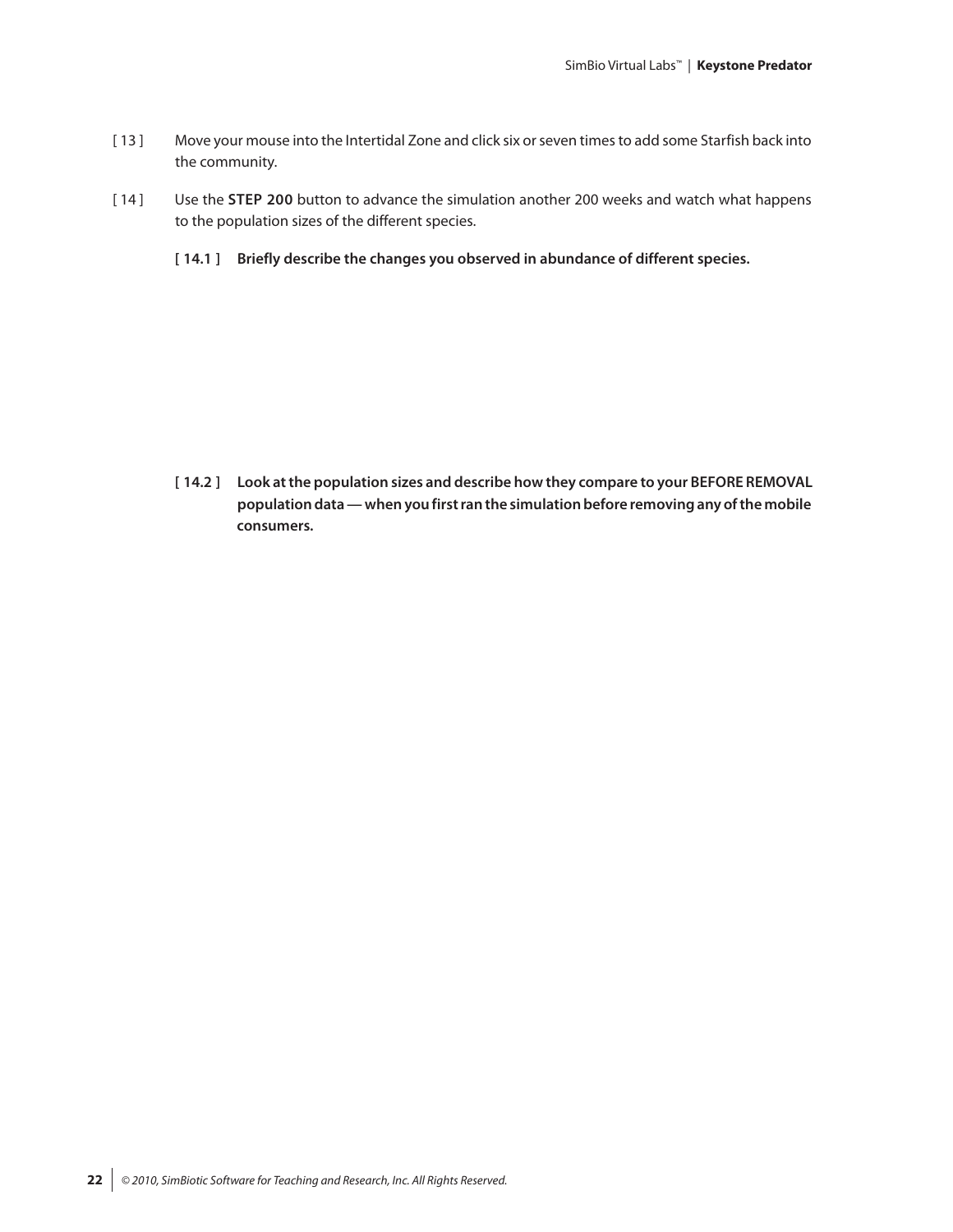# Extension Experiment: Invasion!

In this exercise, your pristine intertidal area will be invaded by the European green crab, *Carcinus maenas*. As its name suggests, this crab is not native to North America. The green crab is an exotic ("alien") species from Europe that has aggressively invaded large areas of coastline on both the east and west coasts of the United States. As with many invasive predators, the green crab can gain competitive advantage over native species, resulting in significant change in the communities it invades. Marine biologists in the state of Washington are concerned about how the crab may be affecting native species.

In this final, more open-ended exercise, the Washington Department of Fish and Wildlife has hired you as a consultant. They want you to determine: (1) how alien green crabs interact with native species; and (2) how invasive green crabs impact the intertidal community as a whole.

[ 1 ] Select **"Invasion!"** from the Exercise Menu in the upper left-hand corner of the screen to load the experiment.

Initially, the system should look the same as in previous exercises. You have access to the same tools; however, you now have some new tools as well. If you select the **ADD A MOBILE CONSUMER** button in the Tools Panel and click on the arrow next to it you will see a new option for adding Green Crabs. You also have a new **CRAB REMOVAL** button that will allow you to eliminate green crabs. You can also now **ADD ALGAE**, in addition to sessile and mobile consumers.

[ 2 ] To observe the crab invasion, run the model by clicking the **GO** button and watch the action for approximately 200 weeks. (You can also use the **STEP 200** button to run it exactly 200 weeks.) The crabs are cryptically colored, so watch carefully!

For your report, you should determine the impacts of the green crab invasion using the techniques you used previously in this lab: species transplants, removals, and gut content analysis. Your report should address how the crabs interact with native species and how they impact the intertidal community in general.

**[ 2.1 ] Once you have gathered data and made observations, write a one-to-two page report to the Washington Department of Fish and Wildlife. Briefly describe: (1) your questions and experimental approaches; (2) your discoveries about the relationships between the green crab and other intertidal species; and (3) a sketch of how the green crab fits in to the existing food web.**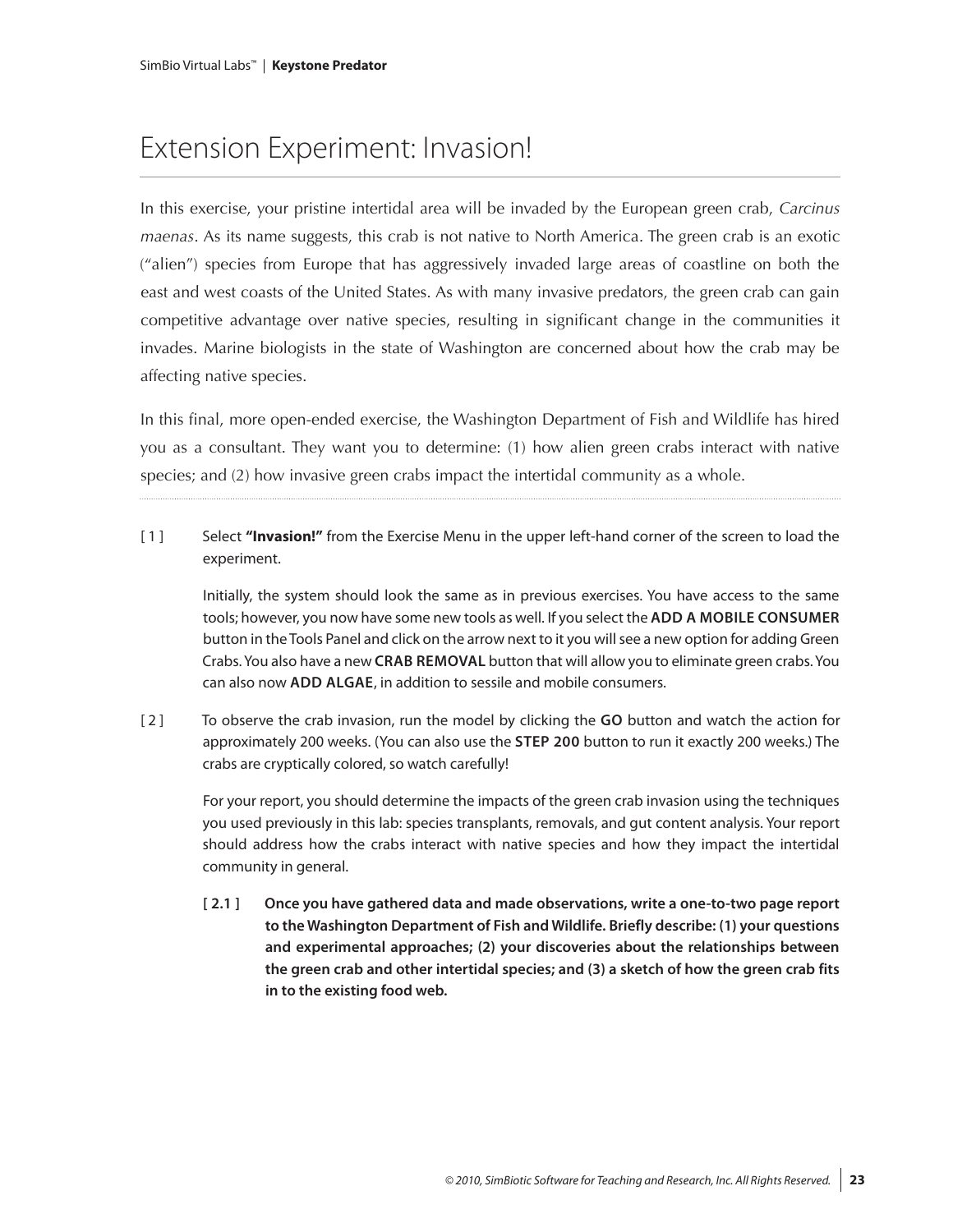### **Optional: Biocontrol**

Organisms that are introduced to eliminate or otherwise limit population growth for unwanted pest species are known as **"biocontrol agents".** Biocontrol agents are often parasites, predators, or pathogens. Ideally, when biocontrol agents are introduced into an ecological community, the unwanted species will be controlled without further intervention and the system will be self-sustaining. Use of biocontrol agents is not without risk however, and biologists must be very careful that the introduced biocontrol organism will not further negatively impact the native species and become a pest itself. There are plenty of nightmare examples from our past where introduced biocontrol agents have become a bigger problem than the species they were introduced to control. Famous examples include the mongoose in Hawaii, which was introduced to eat rats but preferred eating the native bird fauna; and cane toads in Australia, which were introduced to control a sugar cane beetle, but instead had devastating impacts on indigenous amphibian and reptile communities and did almost nothing to control the insect pests.

There is a parasitic barnacle, *Sacculina*, which research has suggested might be useful as a biocontrol agent for invasive European green crabs. The larvae of *Sacculina* settle on crabs, piercing the exoskeleton. This type of infestation slows down the crabs' ability to reproduce and therefore, over time should lead to a decrease in the crab population size.

**[ 2.2 ] Having investigated the impacts of the European Green Crab on the intertidal zone community, the Department of Fish and Wildlife is considering using parasitic barnacles**  *(Sacculina)* **to control the crab. Given what you know about the importance of species interactions to community structure, what would you suggest should be learned about this parasitic barnacle species before it is introduced into the intertidal community you have been studying?**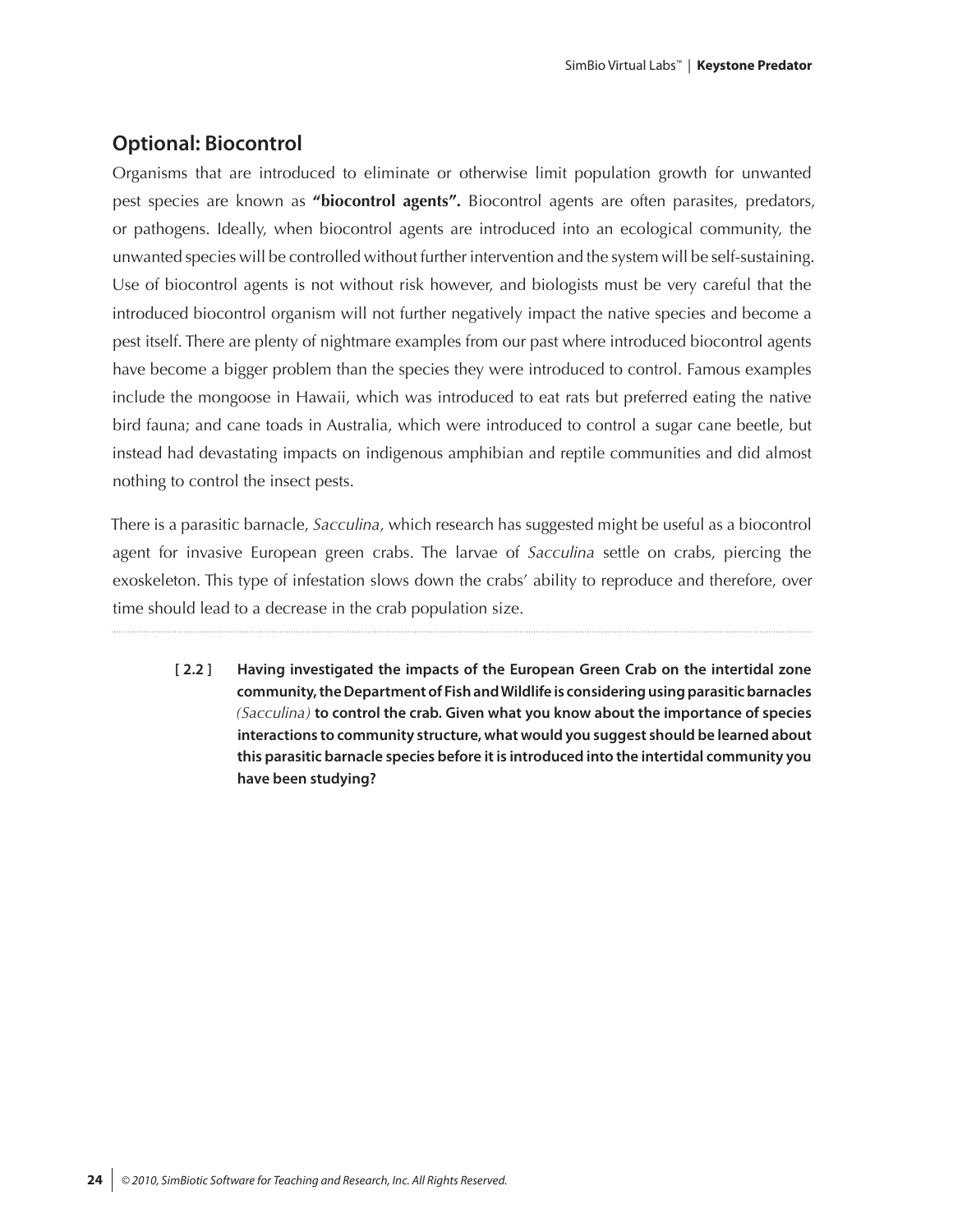# Key Publications

This laboratory was inspired by the following classic papers by R.T. Paine, whose work on intertidal communities originated the idea of keystone predation:

Paine, R.T. 1966. **Food Web Complexity and Species Diversity.** *The American Naturalist* 100: 65-75

Paine, R.T. 1969. **The Pisaster-Tegula Interaction: Prey Patches, Predator Food Preference, and Intertidal Community Structure.** *Ecology* 50: 950-961*.*

The following review article addresses the idea of keystone species from a more modern perspective:

Power, M.E., D. Tilman, J.A. Estes, B.A. Menge, W.J. Bond, L.S. Mills, G. Daily, J.C. Castilla, J. Lubchenco, R.T. Paine. 1996. **Challenges in the Quest For Keystones: Identifying Keystone Species is Difficult — But Essential To Understanding How Loss of Species Will Affect Ecosystems.** *BioScience* 46: 609-620.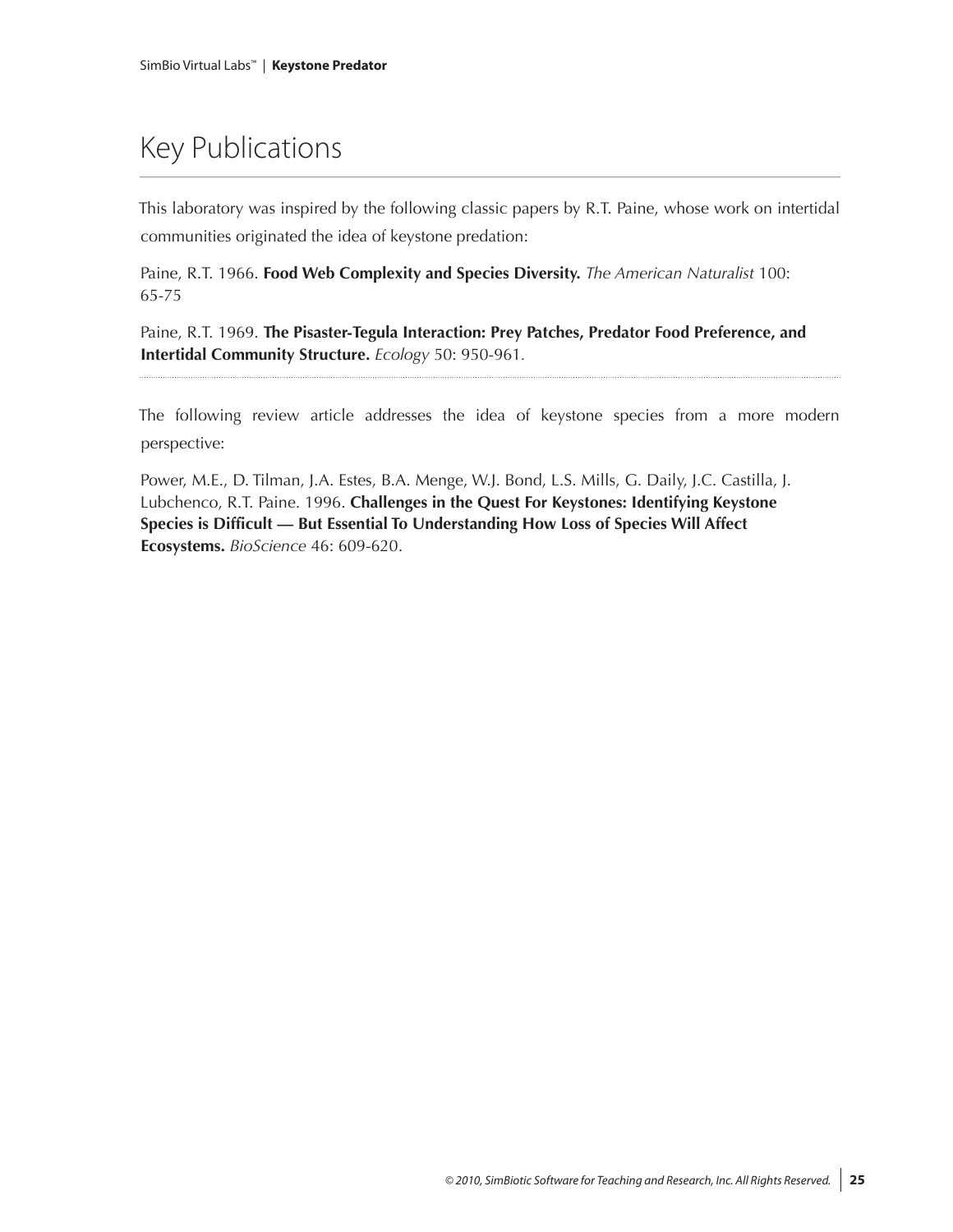## Notes